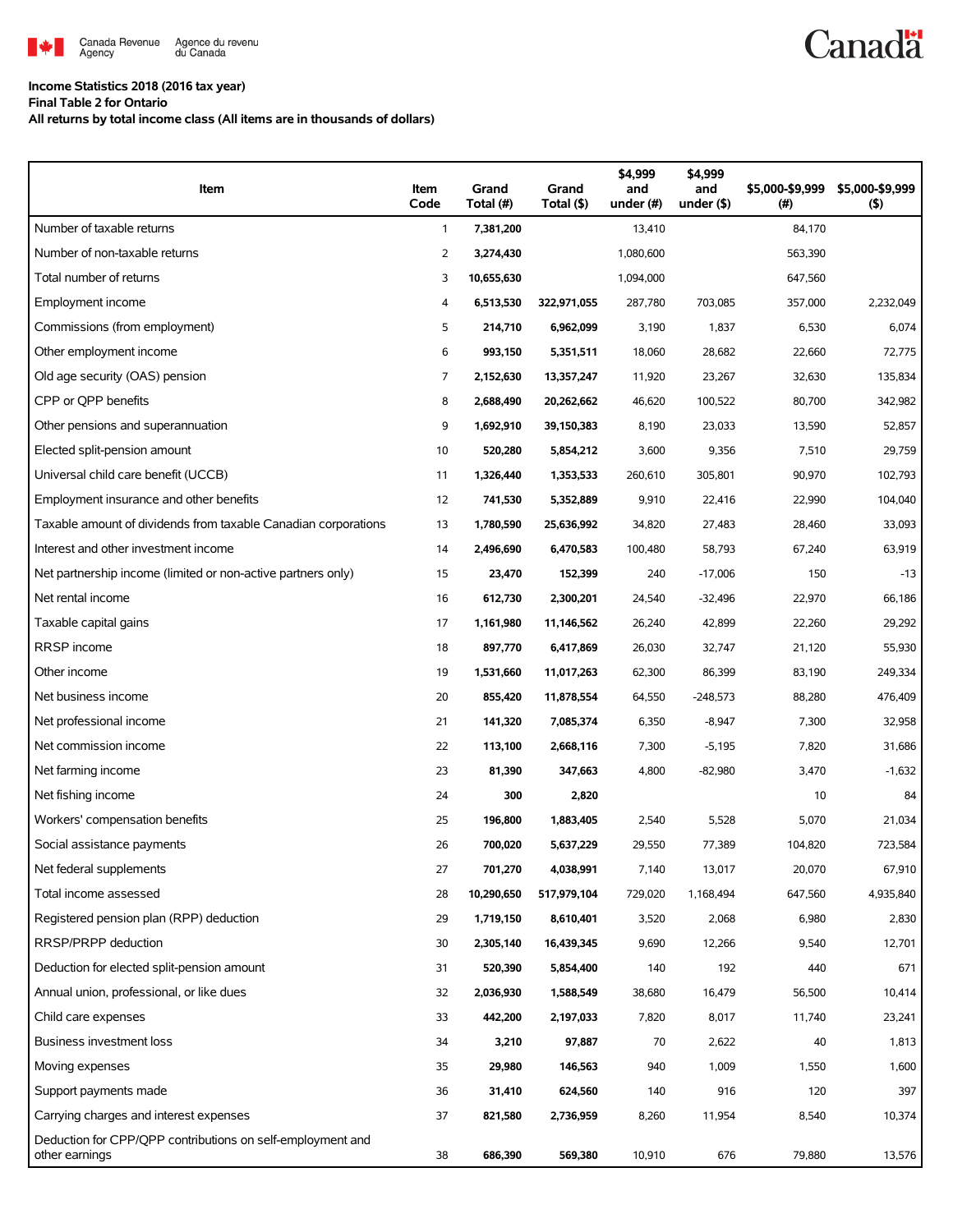

## **Income Statistics 2018 (2016 tax year)**

**Final Table 2 for Ontario**

**All returns by total income class (All items are in thousands of dollars)**

| Item                                                                                          | Item<br>Code | Grand<br>Total (#) | Grand<br>Total (\$) | \$4,999<br>and<br>under (#) | \$4,999<br>and<br>under (\$) | \$5,000-\$9,999<br>(# ) | \$5,000-\$9,999<br>$($ \$) |
|-----------------------------------------------------------------------------------------------|--------------|--------------------|---------------------|-----------------------------|------------------------------|-------------------------|----------------------------|
| Deduction for provincial parental insurance plan (PPIP)<br>premiums on self-employment income | 39           |                    |                     |                             |                              |                         |                            |
| Exploration and development expenses                                                          | 40           | 16,390             | 258,641             |                             |                              | 40                      | 40                         |
| Other employment expenses                                                                     | 41           | 342,050            | 1,651,700           | 1,280                       | 2,919                        | 1,990                   | 3,689                      |
| Clergy residence deduction                                                                    | 42           | 11,200             | 171,235             | 20                          | 51                           | 50                      | 210                        |
| Other deductions                                                                              | 43           | 299,180            | 983,057             | 9,520                       | 5,900                        | 9,940                   | 6,362                      |
| Total deductions before adjustments                                                           | 44           | 5,559,510          | 41,942,056          | 84,170                      | 66,731                       | 164,670                 | 88,538                     |
| Social benefits repayment                                                                     | 45           | 221,420            | 700,956             |                             |                              |                         |                            |
| Net income                                                                                    | 46           | 10,259,950         | 475,805,948         | 701,020                     | 1,510,020                    | 646,770                 | 4,852,799                  |
| Canadian Forces personnel and police deduction                                                | 47           | 1,700              | 30,460              |                             |                              |                         |                            |
| Security options deductions                                                                   | 48           | 13,470             | 835,164             |                             |                              |                         |                            |
| Other payments deduction                                                                      | 49           | 1,416,530          | 11,557,787          | 38,030                      | 95,934                       | 127,230                 | 813,102                    |
| Non-capital losses of other years                                                             | 50           | 16,430             | 153,156             | 340                         | 712                          | 200                     | 769                        |
| Net capital losses of other years                                                             | 51           | 233,370            | 823,280             | 960                         | 873                          | 1,040                   | 1,723                      |
| Capital gains deduction                                                                       | 52           | 17,960             | 1,773,975           | 100                         | 153                          | 80                      | 144                        |
| Northern residents deductions                                                                 | 53           | 5,230              | 19,582              | 100                         | 40                           | 70                      | 101                        |
| <b>Additional deductions</b>                                                                  | 54           | 64,740             | 362,278             | 780                         | 3,119                        | 1,080                   | 3,498                      |
| Farming/fishing losses of prior years                                                         | 55           | 2,990              | 39,277              |                             |                              |                         |                            |
| Total deductions from net income                                                              | 56           | 1,736,310          | 15,604,852          | 40,130                      | 101,153                      | 129,250                 | 819,435                    |
| Taxable income assessed                                                                       | 57           | 9,986,280          | 460,238,098         | 679,530                     | 1,417,551                    | 581,880                 | 4,036,568                  |
| Basic personal amount                                                                         | 58           | 10,655,230         | 121,849,805         | 1,093,740                   | 12,324,983                   | 647,530                 | 7,375,359                  |
| Age amount                                                                                    | 59           | 2,153,470          | 13,446,178          | 60,060                      | 417,959                      | 47,450                  | 334,658                    |
| Spouse or common-law partner amount                                                           | 60           | 822,460            | 6,612,763           | 52,090                      | 523,569                      | 36,090                  | 301,298                    |
| Amount for an eligible dependant                                                              | 61           | 363,470            | 3,892,201           | 25,320                      | 278,817                      | 25,680                  | 281,713                    |
| Family caregiver amount for children under 18 years of age                                    | 62           | 52,990             | 131,849             | 2,720                       | 7,404                        | 1,710                   | 4,264                      |
| Amount for infirm dependants age 18 or older                                                  | 63           | 9,940              | 44,043              | 140                         | 808                          | 150                     | 845                        |
| CPP or QPP contributions through employment                                                   | 64           | 6,170,740          | 10,224,147          | 201,230                     | 30,920                       | 307,310                 | 66,033                     |
| CPP or QPP contributions on self-employment and other<br>earnings                             | 65           | 686,390            | 569,380             | 10,910                      | 676                          | 79,880                  | 13,576                     |
| Employment insurance premiums                                                                 | 66           | 5,853,010          | 3,797,009           | 170,340                     | 19,036                       | 315,210                 | 40,173                     |
| PPIP premiums paid                                                                            | 67           |                    |                     |                             |                              |                         |                            |
| PPIP premiums payable on employment income                                                    | 68           |                    |                     |                             |                              |                         |                            |
| PPIP premiums payable on self-employment income                                               | 69           |                    |                     |                             |                              |                         |                            |
| Volunteer firefighters' amount/search and rescue volunteers'                                  |              |                    |                     |                             |                              |                         |                            |
| amount                                                                                        | 70           | 8,890              | 26,679              | 110                         | 333                          | 90                      | 264                        |
| Canada employment amount                                                                      | 71           | 6,879,290          | 7,648,107           | 303,350                     | 300,032                      | 367,880                 | 413,644                    |
| Public transit amount                                                                         | 72           | 732,970            | 880,323             | 42,580                      | 25,148                       | 42,870                  | 28,818                     |
| Children's arts amount                                                                        | 73           | 258,940            | 86,918              | 4,560                       | 1,429                        | 2,870                   | 896                        |
| Home accessibility expenses                                                                   | 74           | 15,130             | 63,675              | 90                          | 355                          | 70                      | 262                        |
| Home buyers' amount                                                                           | 75           | 72,330             | 323,679             | 940                         | 4,035                        | 590                     | 2,589                      |
| Pension income amount                                                                         | 76           | 1,953,700          | 3,752,546           | 10,580                      | 15,172                       | 19,070                  | 31,713                     |

**Canadä**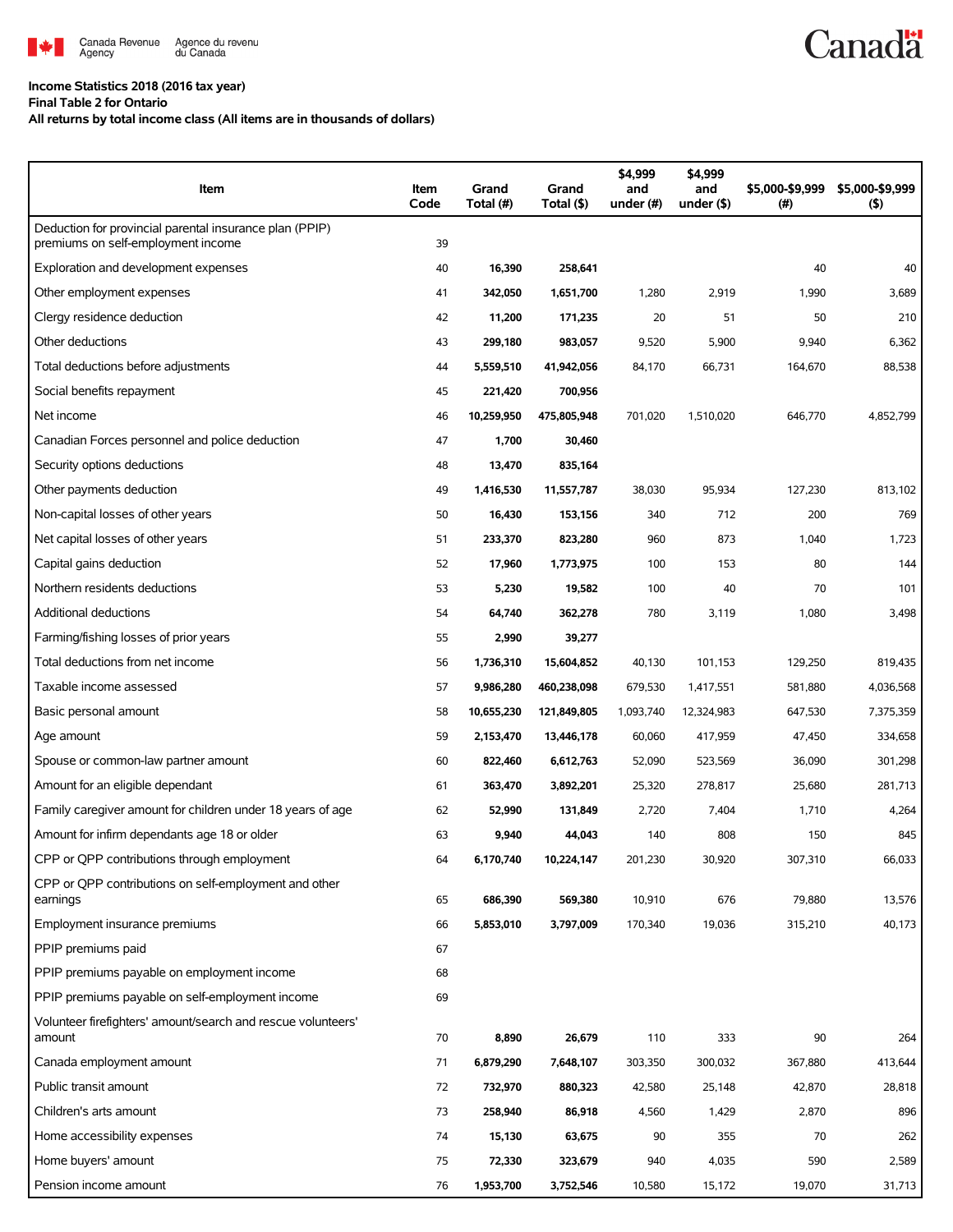

## **Income Statistics 2018 (2016 tax year)**

**Final Table 2 for Ontario**

**All returns by total income class (All items are in thousands of dollars)**

| Item                                                              | Item<br>Code | Grand<br>Total (#) | Grand<br>Total (\$) | \$4,999<br>and<br>under (#) | \$4,999<br>and<br>under $($ \$) | \$5,000-\$9,999<br>(# ) | \$5,000-\$9,999<br>(5) |
|-------------------------------------------------------------------|--------------|--------------------|---------------------|-----------------------------|---------------------------------|-------------------------|------------------------|
| Caregiver amount                                                  | 77           | 121,670            | 681,062             | 1,920                       | 10,078                          | 1,350                   | 6,733                  |
| Disability amount                                                 | 78           | 371,810            | 2,976,741           | 17,580                      | 145,311                         | 16,890                  | 136,236                |
| Disability amount transferred from a dependant                    | 79           | 122,330            | 1,297,784           | 4,420                       | 53,164                          | 2,550                   | 30,176                 |
| Interest paid on student loans                                    | 80           | 190,490            | 116,043             | 1,320                       | 636                             | 980                     | 513                    |
| Tuition, education, and textbook amounts                          | 81           | 730,410            | 5,299,184           | 130                         | 122                             | 330                     | 597                    |
| Tuition, education, and textbook amounts transferred from a child | 82           | 299,610            | 1,617,920           | 250                         | 1,121                           | 200                     | 811                    |
| Amounts transferred from spouse or common-law partner             | 83           | 468,600            | 2,576,951           | 34,740                      | 226,696                         | 18,730                  | 110,411                |
| Medical expenses                                                  | 84           | 1,262,120          | 3,951,661           | 45,940                      | 46,713                          | 39,470                  | 46,485                 |
| Total tax credits on personal amounts                             | 85           | 10,655,380         | 28,780,708          | 1,093,770                   | 2,165,181                       | 647,550                 | 1,384,215              |
| Allowable charitable donations and government gifts               | 86           | 2,230,030          | 4,360,368           | 3,830                       | 1,058                           | 5,230                   | 2,050                  |
| Eligible cultural and ecological gifts                            | 87           | 2,580              | 16,702              | 40                          | 13                              | 40                      | 37                     |
| Total tax credit on donations and gifts                           | 88           | 2,220,550          | 1,271,089           | 3,840                       | 265                             | 5,170                   | 534                    |
| Total federal non-refundable tax credits                          | 89           | 10,655,380         | 30,051,796          | 1,093,770                   | 2,165,446                       | 647,550                 | 1,384,750              |
| Federal dividend tax credit                                       | 90           | 1,593,020          | 3,161,872           | 4,180                       | 8                               | 2,930                   | 20                     |
| Minimum tax carryover                                             | 91           | 13,280             | 47,021              |                             |                                 |                         |                        |
| Basic federal tax                                                 | 92           | 6,689,360          | 56,390,174          | 1,760                       | 1.105                           | 3.560                   | 1.219                  |
| Federal foreign tax credit                                        | 93           | 703,260            | 807,355             | 30                          | 3                               | 100                     | 24                     |
| Federal political contribution tax credit                         | 94           | 63,460             | 11,659              |                             |                                 |                         |                        |
| Investment tax credit                                             | 95           | 7,530              | 25,045              |                             |                                 |                         |                        |
| Labour-sponsored funds tax credit (federally registered)          | 96           | 40                 | 3                   |                             |                                 |                         |                        |
| Labour-sponsored funds tax credit (provincially registered)       | 97           | 80                 | 26                  |                             |                                 |                         |                        |
| Alternative minimum tax payable                                   | 98           | 12,370             | 80,043              | 20                          | 853                             |                         |                        |
| Net federal tax                                                   | 99           | 6,669,090          | 55,570,145          | 1,670                       | 1,138                           | 3,430                   | 1,243                  |
| CPP contributions on self-employment                              | 100          | 686,380            | 1,138,760           | 10,910                      | 1,352                           | 79,880                  | 27,153                 |
| Social Benefits repayment                                         | 101          | 221,420            | 700,956             |                             |                                 |                         |                        |
| Working income tax benefit (WITB)                                 | 102          | 603,550            | 492,302             | 38,370                      | 19,870                          | 124,690                 | 118,342                |
| Children's fitness tax credit                                     | 103          | 648,240            | 59,990              | 14,100                      | 1,159                           | 9,430                   | 753                    |
| Eligible educator school supply tax credit                        | 104          | 22,460             | 1,510               | 150                         | 11                              | 130                     | $\overline{7}$         |
| Net provincial or territorial tax                                 | 105          | 6,985,870          | 31,666,352          | 1,870                       | 576                             | 3,960                   | 633                    |
| Total tax payable                                                 | 106          | 7,381,200          | 89,077,406          | 13,410                      | 3,071                           | 84,170                  | 29,051                 |

## **Canadä**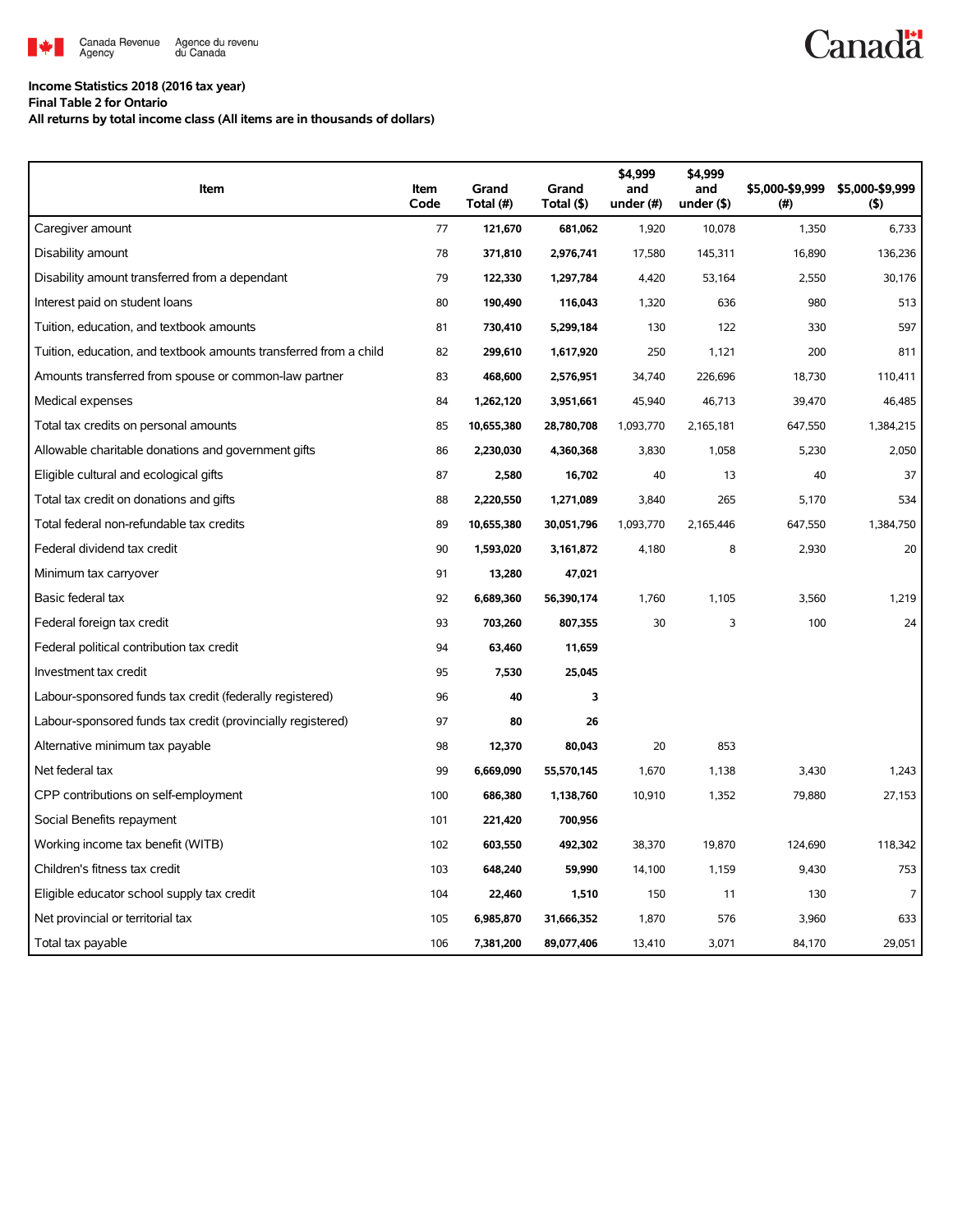| Item                                                                                             | Item<br>Code   | \$10,000-\$14,999<br>(# ) | \$10,000-\$14,999<br>(5) | \$15,000-\$19,999<br>(# ) | \$15,000-\$19,999<br>(5) | \$20,000-\$24,999<br>(#) | \$20,000-\$24,999<br>(5) |
|--------------------------------------------------------------------------------------------------|----------------|---------------------------|--------------------------|---------------------------|--------------------------|--------------------------|--------------------------|
| Number of taxable returns                                                                        | $\mathbf{1}$   | 170,220                   |                          | 289,930                   |                          | 565,420                  |                          |
| Number of non-taxable returns                                                                    | 2              | 740,200                   |                          | 625,570                   |                          | 193,880                  |                          |
| Total number of returns                                                                          | 3              | 910,420                   |                          | 915,500                   |                          | 759,300                  |                          |
| Employment income                                                                                | 4              | 396,940                   | 3,904,553                | 377,020                   | 5,173,300                | 367,770                  | 6,703,043                |
| Commissions (from employment)                                                                    | 5              | 9,540                     | 13,074                   | 10,850                    | 21,506                   | 11,470                   | 34,310                   |
| Other employment income                                                                          | 6              | 29,860                    | 108,567                  | 34,160                    | 127,923                  | 40,560                   | 148,034                  |
| Old age security (OAS) pension                                                                   | $\overline{7}$ | 151,310                   | 720,759                  | 373,730                   | 2,086,376                | 296,040                  | 1,937,133                |
| CPP or QPP benefits                                                                              | 8              | 203,110                   | 1,020,867                | 374,490                   | 1,955,017                | 329,550                  | 2,528,254                |
| Other pensions and superannuation                                                                | 9              | 31,970                    | 106,397                  | 99,440                    | 329,232                  | 193,650                  | 966,805                  |
| Elected split-pension amount                                                                     | 10             | 25,840                    | 120,990                  | 59,930                    | 406,938                  | 63,630                   | 433,100                  |
| Universal child care benefit (UCCB)                                                              | 11             | 109,500                   | 113,688                  | 96,360                    | 99,133                   | 82,810                   | 81,846                   |
| Employment insurance and other<br>benefits                                                       | 12             | 46,010                    | 268,594                  | 64,570                    | 447,405                  | 71,600                   | 545,286                  |
| Taxable amount of dividends from<br>taxable Canadian corporations                                | 13             | 45,990                    | 59,859                   | 72,140                    | 111,210                  | 93,580                   | 170,562                  |
| Interest and other investment income                                                             | 14             | 107,900                   | 103,665                  | 156,580                   | 165,760                  | 177,740                  | 221,535                  |
| Net partnership income (limited or<br>non-active partners only)                                  | 15             | 190                       | $-307$                   | 260                       | $-387$                   | 300                      | $-623$                   |
| Net rental income                                                                                | 16             | 30,340                    | 103,073                  | 34,210                    | 109,474                  | 34,260                   | 107,248                  |
| Taxable capital gains                                                                            | 17             | 33,130                    | 48,830                   | 49,040                    | 73,795                   | 64,660                   | 104,861                  |
| <b>RRSP</b> income                                                                               | 18             | 33,240                    | 117,603                  | 42,280                    | 159,954                  | 49,050                   | 205,211                  |
| Other income                                                                                     | 19             | 95,520                    | 316,643                  | 90,040                    | 288,630                  | 88,630                   | 253,597                  |
| Net business income                                                                              | 20             | 108,280                   | 913,736                  | 90,240                    | 931,535                  | 71,180                   | 853,630                  |
| Net professional income                                                                          | 21             | 8,850                     | 63,998                   | 8,210                     | 73,101                   | 7,280                    | 77,065                   |
| Net commission income                                                                            | 22             | 9,610                     | 60,178                   | 9,040                     | 66,678                   | 7,750                    | 67,782                   |
| Net farming income                                                                               | 23             | 5,570                     | 12,165                   | 6,140                     | 14,754                   | 5,690                    | 15,719                   |
| Net fishing income                                                                               | 24             | 20                        | 27                       | 40                        | 105                      | 30                       | 79                       |
| Workers' compensation benefits                                                                   | 25             | 11,120                    | 63,451                   | 15,520                    | 89,709                   | 21,900                   | 153,370                  |
| Social assistance payments                                                                       | 26             | 258,750                   | 2,444,806                | 184,480                   | 1,097,141                | 61,600                   | 697,269                  |
| Net federal supplements                                                                          | 27             | 118,830                   | 736,526                  | 296,850                   | 2,264,474                | 173,600                  | 606,723                  |
| Total income assessed                                                                            | 28             | 910,420                   | 11,437,054               | 915,500                   | 16,115,584               | 759,300                  | 16,943,632               |
| Registered pension plan (RPP)<br>deduction                                                       | 29             | 12,250                    | 6,517                    | 18,560                    | 12,622                   | 25,600                   | 22,590                   |
| RRSP/PRPP deduction                                                                              | 30             | 19,600                    | 26,235                   | 34,940                    | 56,007                   | 50,760                   | 94,385                   |
| Deduction for elected split-pension<br>amount                                                    | 31             | 1,090                     | 1,602                    | 3,070                     | 4,766                    | 30,780                   | 61,274                   |
| Annual union, professional, or like<br>dues                                                      | 32             | 68,100                    | 15,362                   | 70,310                    | 18,414                   | 74,520                   | 22,460                   |
| Child care expenses                                                                              | 33             | 16,080                    | 42,965                   | 19,740                    | 60,941                   | 23,110                   | 80,263                   |
| Business investment loss                                                                         | 34             | 60                        | 1,371                    | 80                        | 2,947                    | 120                      | 2,771                    |
| Moving expenses                                                                                  | 35             | 2,110                     | 2,502                    | 2,060                     | 2,736                    | 2,030                    | 3,508                    |
| Support payments made                                                                            | 36             | 200                       | 735                      | 340                       | 1,392                    | 420                      | 1,755                    |
| Carrying charges and interest<br>expenses                                                        | 37             | 14,450                    | 16,562                   | 26,830                    | 26,434                   | 38,580                   | 40,141                   |
| Deduction for CPP/QPP contributions<br>on self-employment and other earnings                     | 38             | 104,110                   | 35,740                   | 83,630                    | 41,739                   | 64,690                   | 41,256                   |
| Deduction for provincial parental<br>insurance plan (PPIP) premiums on<br>self-employment income | 39             |                           |                          |                           |                          |                          |                          |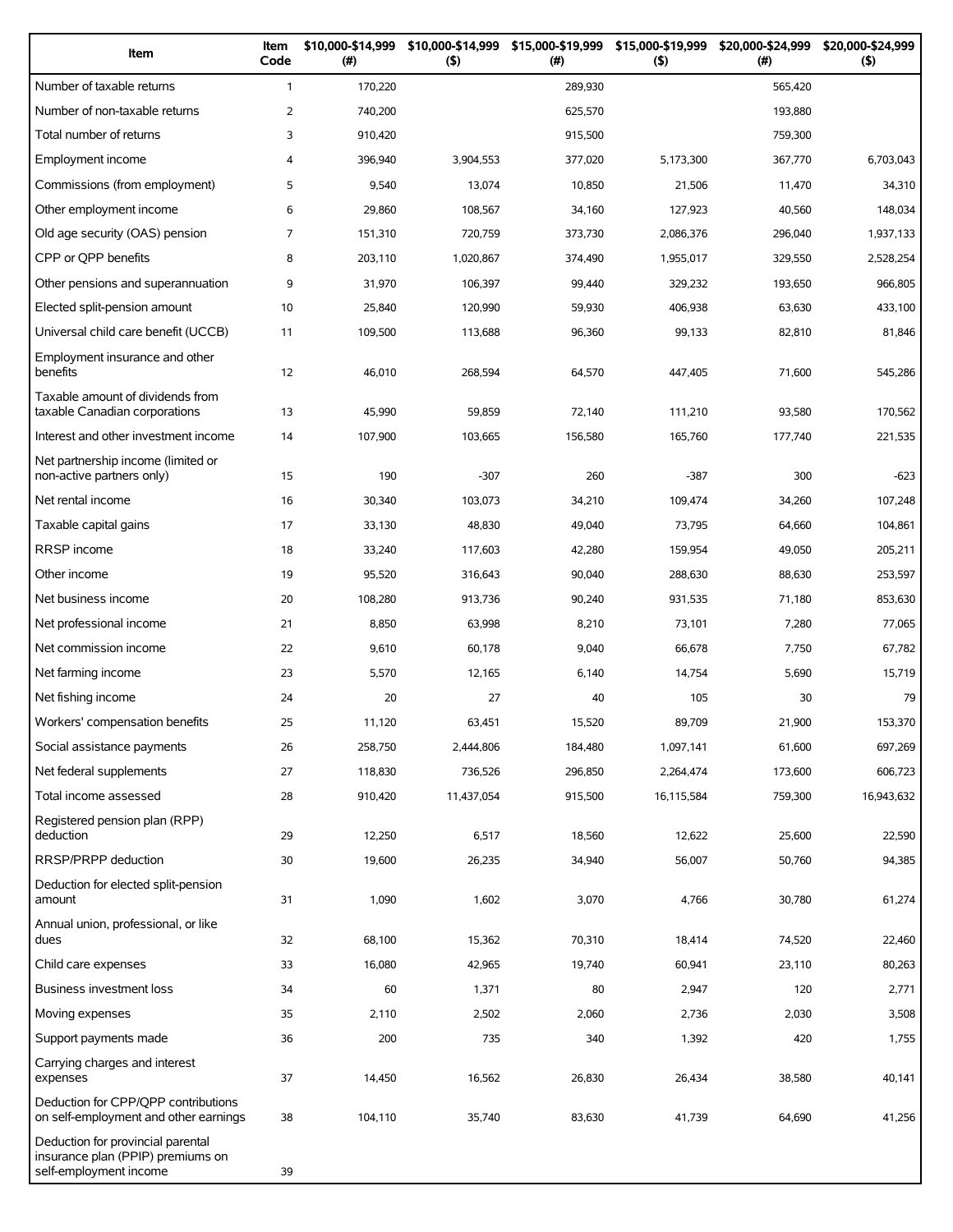| Item                                                                   | Item<br>Code | \$10,000-\$14,999<br>(#) | \$10,000-\$14,999<br>(5) | $(\#)$  | \$15,000-\$19,999 \$15,000-\$19,999<br>(5) | \$20,000-\$24,999<br>$(\#)$ | \$20,000-\$24,999<br>(5) |
|------------------------------------------------------------------------|--------------|--------------------------|--------------------------|---------|--------------------------------------------|-----------------------------|--------------------------|
| Exploration and development<br>expenses                                | 40           |                          |                          | 100     | 176                                        |                             |                          |
| Other employment expenses                                              | 41           | 3,340                    | 6,516                    | 5,540   | 12,124                                     | 8,520                       | 20,106                   |
| Clergy residence deduction                                             | 42           | 80                       | 407                      | 160     | 989                                        | 300                         | 1,914                    |
| Other deductions                                                       | 43           | 16,000                   | 10,673                   | 21,390  | 15,490                                     | 25,640                      | 15,898                   |
| Total deductions before adjustments                                    | 44           | 218,410                  | 168,067                  | 229,580 | 257,515                                    | 265,480                     | 409,341                  |
| Social benefits repayment                                              | 45           |                          |                          |         |                                            |                             |                          |
| Net income                                                             | 46           | 909,950                  | 11,272,544               | 915,190 | 15,863,550                                 | 759,120                     | 16,538,403               |
| Canadian Forces personnel and<br>police deduction                      | 47           |                          |                          |         |                                            |                             |                          |
| Security options deductions                                            | 48           |                          |                          | 40      | 84                                         |                             |                          |
| Other payments deduction                                               | 49           | 353,450                  | 3,244,784                | 391,290 | 3,451,502                                  | 236,190                     | 1,457,367                |
| Non-capital losses of other years                                      | 50           | 1,260                    | 2,023                    | 2,070   | 5,826                                      | 1,940                       | 8,380                    |
| Net capital losses of other years                                      | 51           | 2,100                    | 2,958                    | 3,890   | 4,758                                      | 7,490                       | 9,154                    |
| Capital gains deduction                                                | 52           | 140                      | 312                      | 230     | 462                                        | 340                         | 1,025                    |
| Northern residents deductions                                          | 53           | 140                      | 300                      | 180     | 537                                        | 240                         | 845                      |
| Additional deductions                                                  | 54           | 1,920                    | 4,948                    | 4,780   | 17,586                                     | 9,200                       | 24,526                   |
| Farming/fishing losses of prior years                                  | 55           | 100                      | 152                      | 200     | 669                                        | 250                         | 1,064                    |
| Total deductions from net income                                       | 56           | 357,700                  | 3,255,528                | 398,640 | 3,481,446                                  | 248,230                     | 1,502,487                |
| Taxable income assessed                                                | 57           | 771,420                  | 8,019,727                | 889,420 | 12,387,192                                 | 744,540                     | 15,037,869               |
| Basic personal amount                                                  | 58           | 910,400                  | 10,412,928               | 915,490 | 10,483,652                                 | 759,280                     | 8,697,892                |
| Age amount                                                             | 59           | 164,410                  | 1,169,190                | 380,690 | 2,711,252                                  | 301,780                     | 2,149,620                |
| Spouse or common-law partner<br>amount                                 | 60           | 58,760                   | 448,343                  | 70,890  | 536,946                                    | 74,580                      | 585,592                  |
| Amount for an eligible dependant                                       | 61           | 43,230                   | 476,307                  | 37,120  | 407,130                                    | 29,310                      | 317,405                  |
| Family caregiver amount for children<br>under 18 years of age          | 62           | 2,910                    | 7,371                    | 2,820   | 7,216                                      | 2,610                       | 6,544                    |
| Amount for infirm dependants age 18<br>or older                        | 63           | 300                      | 1,445                    | 450     | 2,178                                      | 590                         | 2,770                    |
| CPP or QPP contributions through<br>employment                         | 64           | 368,810                  | 135,907                  | 361,820 | 199,300                                    | 354,700                     | 273,172                  |
| CPP or OPP contributions on<br>self-employment and other earnings      | 65           | 104,110                  | 35,740                   | 83,630  | 41,739                                     | 64,690                      | 41,256                   |
| Employment insurance premiums                                          | 66           | 346,750                  | 67,998                   | 337,060 | 90,312                                     | 331,950                     | 116,686                  |
| PPIP premiums paid                                                     | 67           |                          |                          |         |                                            |                             |                          |
| PPIP premiums payable on<br>employment income                          | 68           |                          |                          |         |                                            |                             |                          |
| PPIP premiums payable on<br>self-employment income                     | 69           |                          |                          |         |                                            |                             |                          |
| Volunteer firefighters' amount/search<br>and rescue volunteers' amount | 70           | 140                      | 426                      | 190     | 561                                        | 210                         | 624                      |
| Canada employment amount                                               | 71           | 408,630                  | 459,285                  | 390,570 | 440,570                                    | 388,330                     | 433,087                  |
| Public transit amount                                                  | 72           | 54,170                   | 38,967                   | 52,420  | 42,957                                     | 49,280                      | 47,305                   |
| Children's arts amount                                                 | 73           | 4,750                    | 1,536                    | 5,980   | 1,891                                      | 6,890                       | 2,190                    |
| Home accessibility expenses                                            | 74           | 220                      | 806                      | 670     | 2,283                                      | 1,140                       | 3,894                    |
| Home buyers' amount                                                    | 75           | 1,070                    | 4,584                    | 1,940   | 8,367                                      | 2,620                       | 11,426                   |
| Pension income amount                                                  | 76           | 51,830                   | 84,747                   | 140,120 | 239,114                                    | 228,580                     | 422,710                  |
| Caregiver amount                                                       | 77           | 2,280                    | 11,074                   | 3,610   | 17,568                                     | 5,220                       | 26,073                   |
| Disability amount                                                      | 78           | 55,050                   | 439,778                  | 43,100  | 344,094                                    | 42,200                      | 335,888                  |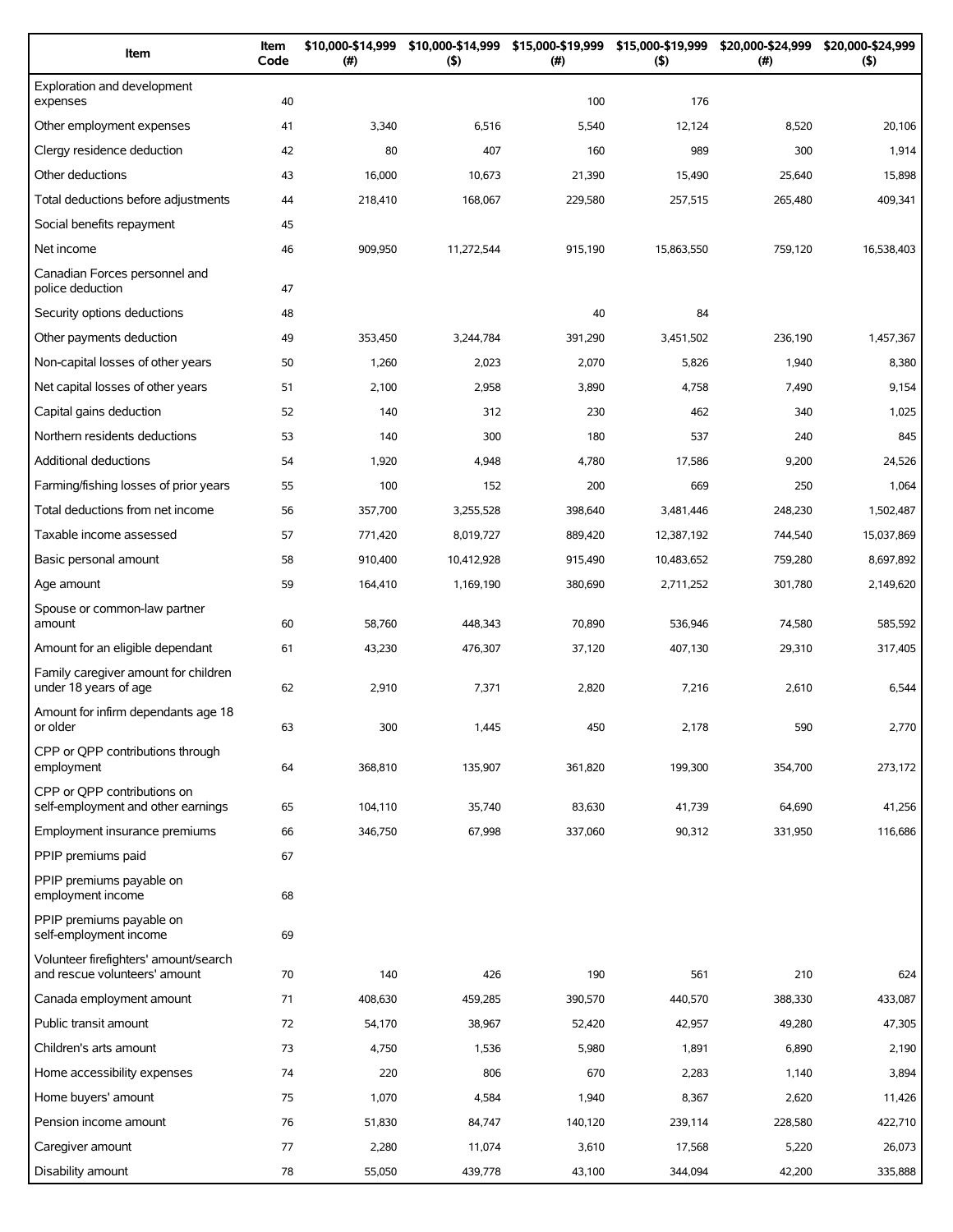| Item                                                                 | Item<br>Code | \$10,000-\$14,999<br>(#) | \$10,000-\$14,999<br>(5) | \$15,000-\$19,999<br>(#) | \$15,000-\$19,999<br>(5) | \$20,000-\$24,999<br>(#) | \$20,000-\$24,999<br>(5) |
|----------------------------------------------------------------------|--------------|--------------------------|--------------------------|--------------------------|--------------------------|--------------------------|--------------------------|
| Disability amount transferred from a<br>dependant                    | 79           | 4,180                    | 48,657                   | 4,790                    | 52,190                   | 5,360                    | 55,570                   |
| Interest paid on student loans                                       | 80           | 2,900                    | 1,118                    | 8,000                    | 3,688                    | 12,320                   | 6,018                    |
| Tuition, education, and textbook<br>amounts                          | 81           | 53,620                   | 44,367                   | 133,130                  | 440,415                  | 99,590                   | 629,566                  |
| Tuition, education, and textbook<br>amounts transferred from a child | 82           | 730                      | 1,731                    | 3,130                    | 11,365                   | 6,390                    | 29,180                   |
| Amounts transferred from spouse or<br>common-law partner             | 83           | 78,700                   | 467,518                  | 74,880                   | 415,541                  | 52,320                   | 294,090                  |
| Medical expenses                                                     | 84           | 63,810                   | 113,981                  | 98,560                   | 270,272                  | 132,790                  | 284,212                  |
| Total tax credits on personal amounts                                | 85           | 910,420                  | 2,171,083                | 915,500                  | 2,515,611                | 759,290                  | 2,215,936                |
| Allowable charitable donations and<br>government gifts               | 86           | 16,060                   | 6,774                    | 42,740                   | 25,756                   | 82,230                   | 54,494                   |
| Eligible cultural and ecological gifts                               | 87           | 70                       | 29                       | 160                      | 80                       | 170                      | 118                      |
| Total tax credit on donations and gifts                              | 88           | 15,840                   | 1,713                    | 42,260                   | 6,726                    | 81,430                   | 14,232                   |
| Total federal non-refundable tax<br>credits                          | 89           | 910.420                  | 2,172,795                | 915,500                  | 2,522,337                | 759,290                  | 2,230,168                |
| Federal dividend tax credit                                          | 90           | 14,050                   | 898                      | 30,380                   | 4,689                    | 58,720                   | 11,279                   |
| Minimum tax carryover                                                | 91           | 70                       | 14                       | 210                      | 98                       | 330                      | 210                      |
| Basic federal tax                                                    | 92           | 89,430                   | 15,433                   | 248,940                  | 125,997                  | 381,530                  | 310,012                  |
| Federal foreign tax credit                                           | 93           | 2,200                    | 111                      | 8,110                    | 505                      | 18,310                   | 1,107                    |
| Federal political contribution tax credit                            | 94           | 140                      | 9                        | 400                      | 48                       | 1,180                    | 124                      |
| Investment tax credit                                                | 95           | 70                       | 3                        | 170                      | 17                       | 210                      | 49                       |
| Labour-sponsored funds tax credit<br>(federally registered)          | 96           |                          |                          |                          |                          |                          |                          |
| Labour-sponsored funds tax credit<br>(provincially registered)       | 97           |                          |                          |                          |                          |                          |                          |
| Alternative minimum tax payable                                      | 98           |                          |                          |                          |                          | 10                       | 31                       |
| Net federal tax                                                      | 99           | 87,640                   | 15,410                   | 246,850                  | 125,553                  | 380,100                  | 308,846                  |
| CPP contributions on<br>self-employment                              | 100          | 104,110                  | 71,479                   | 83,630                   | 83,477                   | 64,690                   | 82,511                   |
| Social Benefits repayment                                            | 101          |                          |                          |                          |                          |                          |                          |
| Working income tax benefit (WITB)                                    | 102          | 189,190                  | 188,078                  | 158,970                  | 103,710                  | 51,340                   | 44,516                   |
| Children's fitness tax credit                                        | 103          | 14,400                   | 1,157                    | 17,090                   | 1,362                    | 18,840                   | 1,507                    |
| Eligible educator school supply tax<br>credit                        | 104          | 190                      | 11                       | 250                      | 14                       | 290                      | 15                       |
| Net provincial or territorial tax                                    | 105          | 8,470                    | 1,777                    | 185,260                  | 37,046                   | 541,640                  | 194,879                  |
| Total tax payable                                                    | 106          | 170,220                  | 88,716                   | 289,930                  | 246,148                  | 565,420                  | 586,316                  |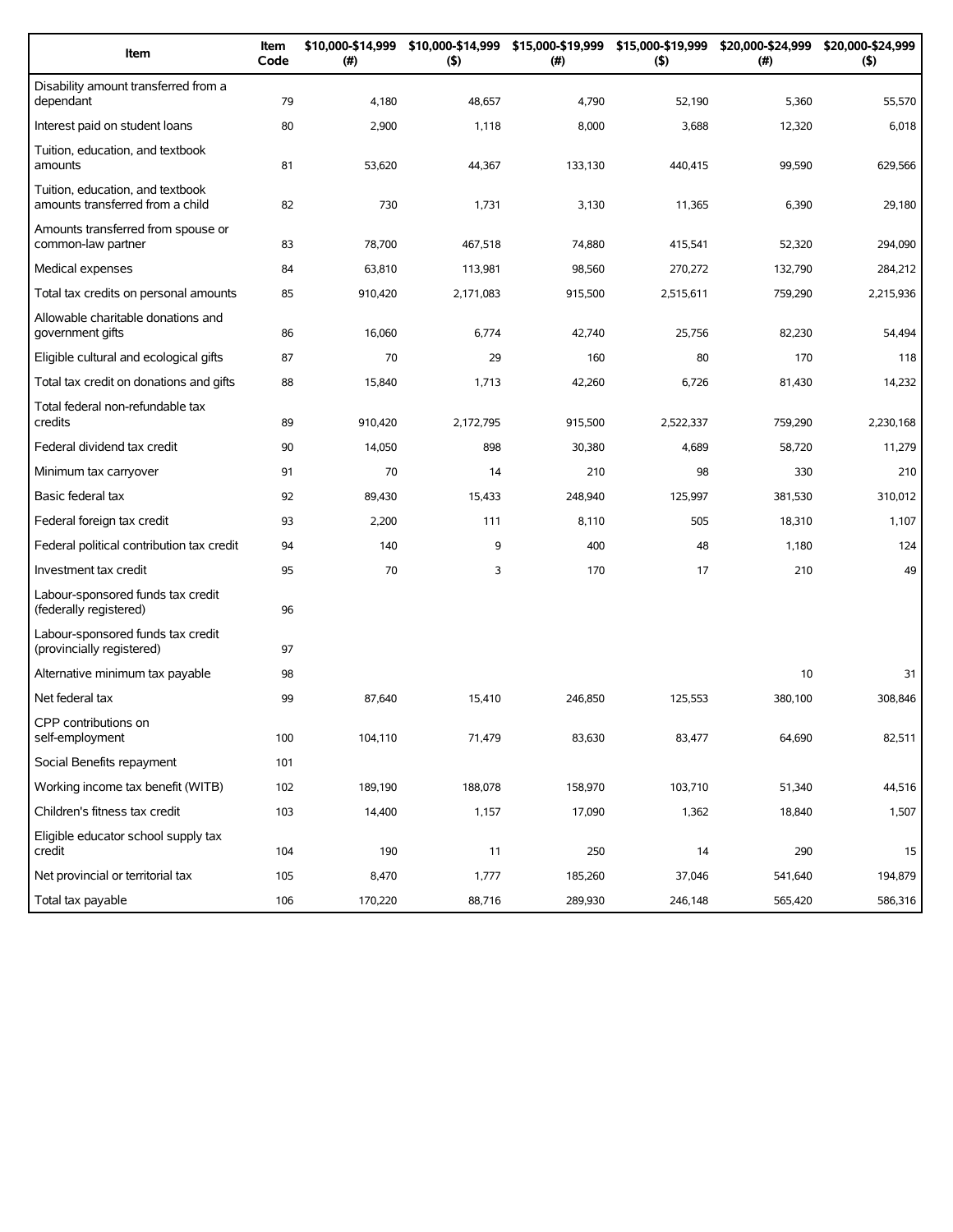| Item                                                                                             | Item<br>Code   | \$25,000-\$29,999<br>(# ) | \$25,000-\$29,999<br>(5) | \$30,000-\$34,999<br>(# ) | \$30,000-\$34,999<br>(5) | \$35,000-\$39,999<br>(#) | \$35,000-\$39,999<br>(5) |
|--------------------------------------------------------------------------------------------------|----------------|---------------------------|--------------------------|---------------------------|--------------------------|--------------------------|--------------------------|
| Number of taxable returns                                                                        | $\mathbf{1}$   | 545,450                   |                          | 543,190                   |                          | 543,350                  |                          |
| Number of non-taxable returns                                                                    | 2              | 36,940                    |                          | 13,990                    |                          | 6,700                    |                          |
| Total number of returns                                                                          | 3              | 582,390                   |                          | 557,180                   |                          | 550,050                  |                          |
| Employment income                                                                                | 4              | 361,530                   | 8,248,049                | 363,200                   | 9,945,468                | 365,380                  | 11,703,229               |
| Commissions (from employment)                                                                    | 5              | 11,680                    | 46,487                   | 11,650                    | 61,070                   | 11,600                   | 76,041                   |
| Other employment income                                                                          | 6              | 44,200                    | 170,154                  | 53,040                    | 190,423                  | 62,560                   | 203,880                  |
| Old age security (OAS) pension                                                                   | $\overline{7}$ | 164,350                   | 1,075,152                | 154,660                   | 1,019,650                | 152,720                  | 1,009,718                |
| CPP or QPP benefits                                                                              | 8              | 196,260                   | 1,608,381                | 186,370                   | 1,554,571                | 185,380                  | 1,556,319                |
| Other pensions and superannuation                                                                | 9              | 140,130                   | 1,267,640                | 140,510                   | 1,769,346                | 146,400                  | 2,320,710                |
| Elected split-pension amount                                                                     | 10             | 29,190                    | 278,202                  | 41,750                    | 494,692                  | 52,180                   | 654,331                  |
| Universal child care benefit (UCCB)                                                              | 11             | 75,170                    | 73,169                   | 71,030                    | 67,794                   | 67,700                   | 63,572                   |
| Employment insurance and other<br>benefits                                                       | 12             | 72,390                    | 598,494                  | 70,180                    | 584,768                  | 66,510                   | 534,566                  |
| Taxable amount of dividends from<br>taxable Canadian corporations                                | 13             | 78,910                    | 209,107                  | 83,450                    | 260,069                  | 93,750                   | 391,708                  |
| Interest and other investment income                                                             | 14             | 133,020                   | 198,835                  | 133,120                   | 209,284                  | 138,570                  | 223,255                  |
| Net partnership income (limited or<br>non-active partners only)                                  | 15             | 340                       | $-1,023$                 | 360                       | $-555$                   | 420                      | $-589$                   |
| Net rental income                                                                                | 16             | 29,710                    | 92,466                   | 29,320                    | 88,285                   | 30,120                   | 86,886                   |
| Taxable capital gains                                                                            | 17             | 54,150                    | 112,347                  | 56,040                    | 128,265                  | 61,480                   | 147,122                  |
| <b>RRSP</b> income                                                                               | 18             | 46,640                    | 230,507                  | 50,000                    | 256,014                  | 54,310                   | 288,598                  |
| Other income                                                                                     | 19             | 73,810                    | 224,969                  | 74,090                    | 226,291                  | 78,490                   | 242,483                  |
| Net business income                                                                              | 20             | 54,430                    | 750,884                  | 45,580                    | 660,722                  | 40,140                   | 599,160                  |
| Net professional income                                                                          | 21             | 6,170                     | 78,802                   | 5,470                     | 76,282                   | 5,240                    | 81,784                   |
| Net commission income                                                                            | 22             | 6,710                     | 66,671                   | 6,120                     | 69,575                   | 5,770                    | 71,849                   |
| Net farming income                                                                               | 23             | 4,440                     | 15,269                   | 4,290                     | 17,176                   | 4,290                    | 17,996                   |
| Net fishing income                                                                               | 24             | 20                        | 124                      | 20                        | 90                       | 20                       | 176                      |
| Workers' compensation benefits                                                                   | 25             | 19,980                    | 170,390                  | 17,900                    | 175,127                  | 16,440                   | 159,794                  |
| Social assistance payments                                                                       | 26             | 26,150                    | 282,602                  | 13,140                    | 125,128                  | 7,630                    | 69,837                   |
| Net federal supplements                                                                          | 27             | 39,900                    | 161,613                  | 17,170                    | 75,851                   | 9,660                    | 42,351                   |
| Total income assessed                                                                            | 28             | 582,390                   | 15,991,512               | 557,180                   | 18,087,343               | 550,050                  | 20,577,433               |
| Registered pension plan (RPP)<br>deduction                                                       | 29             | 35,160                    | 37,868                   | 48,680                    | 64,243                   | 69,340                   | 114,051                  |
| RRSP/PRPP deduction                                                                              | 30             | 66,050                    | 136,851                  | 84,910                    | 190,013                  | 105,690                  | 256,760                  |
| Deduction for elected split-pension<br>amount                                                    | 31             | 34,980                    | 144,297                  | 33,130                    | 166,506                  | 40,820                   | 204,231                  |
| Annual union, professional, or like<br>dues                                                      | 32             | 82,020                    | 29,099                   | 91,780                    | 37,596                   | 104,500                  | 48,331                   |
| Child care expenses                                                                              | 33             | 26,180                    | 99,257                   | 28,660                    | 116,612                  | 30,200                   | 131,059                  |
| Business investment loss                                                                         | 34             | 130                       | 2,232                    | 160                       | 3,130                    | 170                      | 2,822                    |
| Moving expenses                                                                                  | 35             | 2,090                     | 4,156                    | 1,920                     | 4,944                    | 1,670                    | 4,547                    |
| Support payments made                                                                            | 36             | 560                       | 2,603                    | 690                       | 3,929                    | 840                      | 5,211                    |
| Carrying charges and interest<br>expenses                                                        | 37             | 34,520                    | 44,938                   | 37,350                    | 53,066                   | 41,290                   | 59,710                   |
| Deduction for CPP/QPP contributions<br>on self-employment and other earnings                     | 38             | 50,050                    | 38,428                   | 41,240                    | 35,408                   | 35,400                   | 33,401                   |
| Deduction for provincial parental<br>insurance plan (PPIP) premiums on<br>self-employment income | 39             |                           |                          |                           |                          |                          |                          |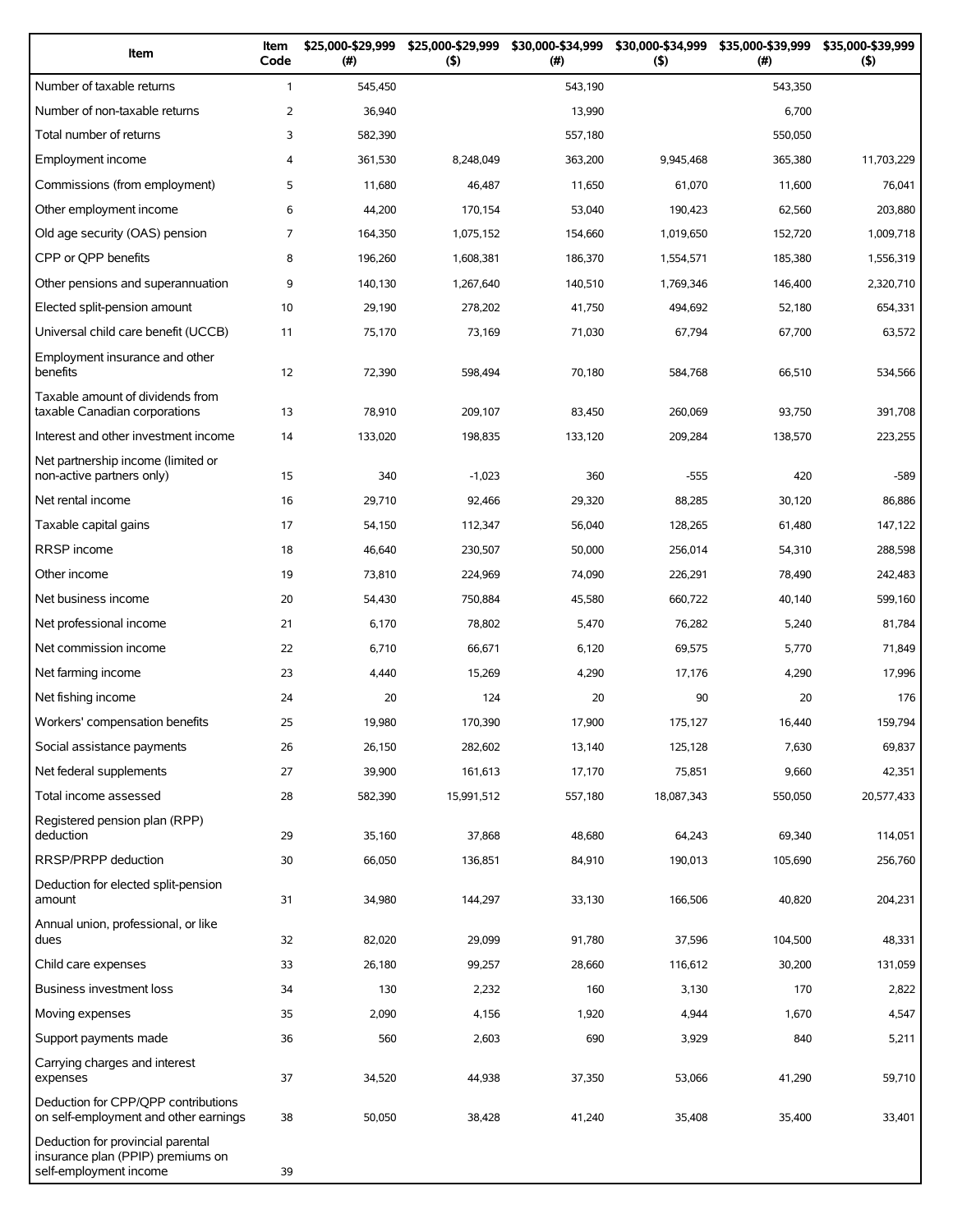| Item                                                                   | Item<br>Code | \$25,000-\$29,999<br>(#) | \$25,000-\$29,999<br>(5) | \$30,000-\$34,999<br>(#) | \$30,000-\$34,999<br>(5) | \$35,000-\$39,999<br>$(\#)$ | \$35,000-\$39,999<br>(5) |
|------------------------------------------------------------------------|--------------|--------------------------|--------------------------|--------------------------|--------------------------|-----------------------------|--------------------------|
| Exploration and development<br>expenses                                | 40           | 160                      | 228                      | 180                      | 287                      | 210                         | 267                      |
| Other employment expenses                                              | 41           | 10,880                   | 27,527                   | 13,500                   | 37,824                   | 14,580                      | 42,858                   |
| Clergy residence deduction                                             | 42           | 350                      | 2,671                    | 500                      | 4,165                    | 620                         | 5,850                    |
| Other deductions                                                       | 43           | 22,980                   | 16,376                   | 22,770                   | 16,278                   | 22,210                      | 17,370                   |
| Total deductions before adjustments                                    | 44           | 266,440                  | 587,252                  | 282,100                  | 734,516                  | 312,190                     | 926,907                  |
| Social benefits repayment                                              | 45           |                          |                          |                          |                          |                             |                          |
| Net income                                                             | 46           | 582,260                  | 15,407,142               | 557,080                  | 17,356,185               | 549,940                     | 19,652,410               |
| Canadian Forces personnel and<br>police deduction                      | 47           |                          |                          | 20                       | 3                        | 20                          | 62                       |
| Security options deductions                                            | 48           |                          |                          | 90                       | 133                      | 130                         | 211                      |
| Other payments deduction                                               | 49           | 78,510                   | 614,607                  | 45,250                   | 376,106                  | 32,080                      | 271,983                  |
| Non-capital losses of other years                                      | 50           | 1,710                    | 8,756                    | 1,400                    | 8,745                    | 1,200                       | 8,620                    |
| Net capital losses of other years                                      | 51           | 8,060                    | 11,223                   | 9,340                    | 13,337                   | 11,010                      | 16,024                   |
| Capital gains deduction                                                | 52           | 370                      | 1,590                    | 360                      | 2,158                    | 420                         | 2,771                    |
| Northern residents deductions                                          | 53           | 250                      | 812                      | 220                      | 728                      | 260                         | 857                      |
| <b>Additional deductions</b>                                           | 54           | 6,540                    | 21,217                   | 5,500                    | 18,754                   | 5,260                       | 17,354                   |
| Farming/fishing losses of prior years                                  | 55           | 210                      | 1,165                    | 170                      | 1,224                    | 180                         | 1,241                    |
| Total deductions from net income                                       | 56           | 91,960                   | 659,545                  | 60,130                   | 421,199                  | 48,750                      | 319,148                  |
| Taxable income assessed                                                | 57           | 578,210                  | 14,748,541               | 555,660                  | 16,935,458               | 549,160                     | 19,333,564               |
| Basic personal amount                                                  | 58           | 582,380                  | 6,672,489                | 557,170                  | 6,385,268                | 550,040                     | 6,304,586                |
| Age amount                                                             | 59           | 168,190                  | 1,197,936                | 158,030                  | 1,125,764                | 156,140                     | 1,090,864                |
| Spouse or common-law partner<br>amount                                 | 60           | 52,800                   | 415,453                  | 44,980                   | 344,051                  | 41,140                      | 314,154                  |
| Amount for an eligible dependant                                       | 61           | 23,450                   | 251,366                  | 21,240                   | 226,651                  | 20,270                      | 215,303                  |
| Family caregiver amount for children<br>under 18 years of age          | 62           | 2,340                    | 5,931                    | 2,370                    | 5,865                    | 2,500                       | 6,151                    |
| Amount for infirm dependants age 18<br>or older                        | 63           | 520                      | 2,382                    | 620                      | 2,650                    | 640                         | 2,694                    |
| CPP or QPP contributions through<br>employment                         | 64           | 349,720                  | 347,889                  | 351,030                  | 429,358                  | 352,800                     | 514,324                  |
| CPP or OPP contributions on<br>self-employment and other earnings      | 65           | 50,050                   | 38,428                   | 41,240                   | 35,408                   | 35,400                      | 33,401                   |
| Employment insurance premiums                                          | 66           | 333,520                  | 146,079                  | 335,010                  | 175,600                  | 338,870                     | 207,823                  |
| PPIP premiums paid                                                     | 67           |                          |                          |                          |                          |                             |                          |
| PPIP premiums payable on<br>employment income                          | 68           |                          |                          |                          |                          |                             |                          |
| PPIP premiums payable on<br>self-employment income                     | 69           |                          |                          |                          |                          |                             |                          |
| Volunteer firefighters' amount/search<br>and rescue volunteers' amount | 70           | 270                      | 822                      | 360                      | 1,068                    | 390                         | 1,158                    |
| Canada employment amount                                               | 71           | 384,310                  | 427,492                  | 391,590                  | 430,681                  | 400,050                     | 435,069                  |
| Public transit amount                                                  | 72           | 46,700                   | 50,614                   | 42,330                   | 49,524                   | 38,910                      | 47,807                   |
| Children's arts amount                                                 | 73           | 7,180                    | 2,285                    | 7,850                    | 2,475                    | 8,630                       | 2,716                    |
| Home accessibility expenses                                            | 74           | 1,000                    | 3,328                    | 1,130                    | 4,185                    | 1,200                       | 4,754                    |
| Home buyers' amount                                                    | 75           | 3,330                    | 14,438                   | 4,180                    | 18,173                   | 4,900                       | 21,460                   |
| Pension income amount                                                  | 76           | 155,830                  | 302,774                  | 159,570                  | 313,793                  | 166,100                     | 327,972                  |
| Caregiver amount                                                       | 77           | 5,790                    | 29,521                   | 6,710                    | 35,401                   | 7,420                       | 40,349                   |
| Disability amount                                                      | 78           | 31,910                   | 254,764                  | 29,000                   | 231,867                  | 25,660                      | 205,283                  |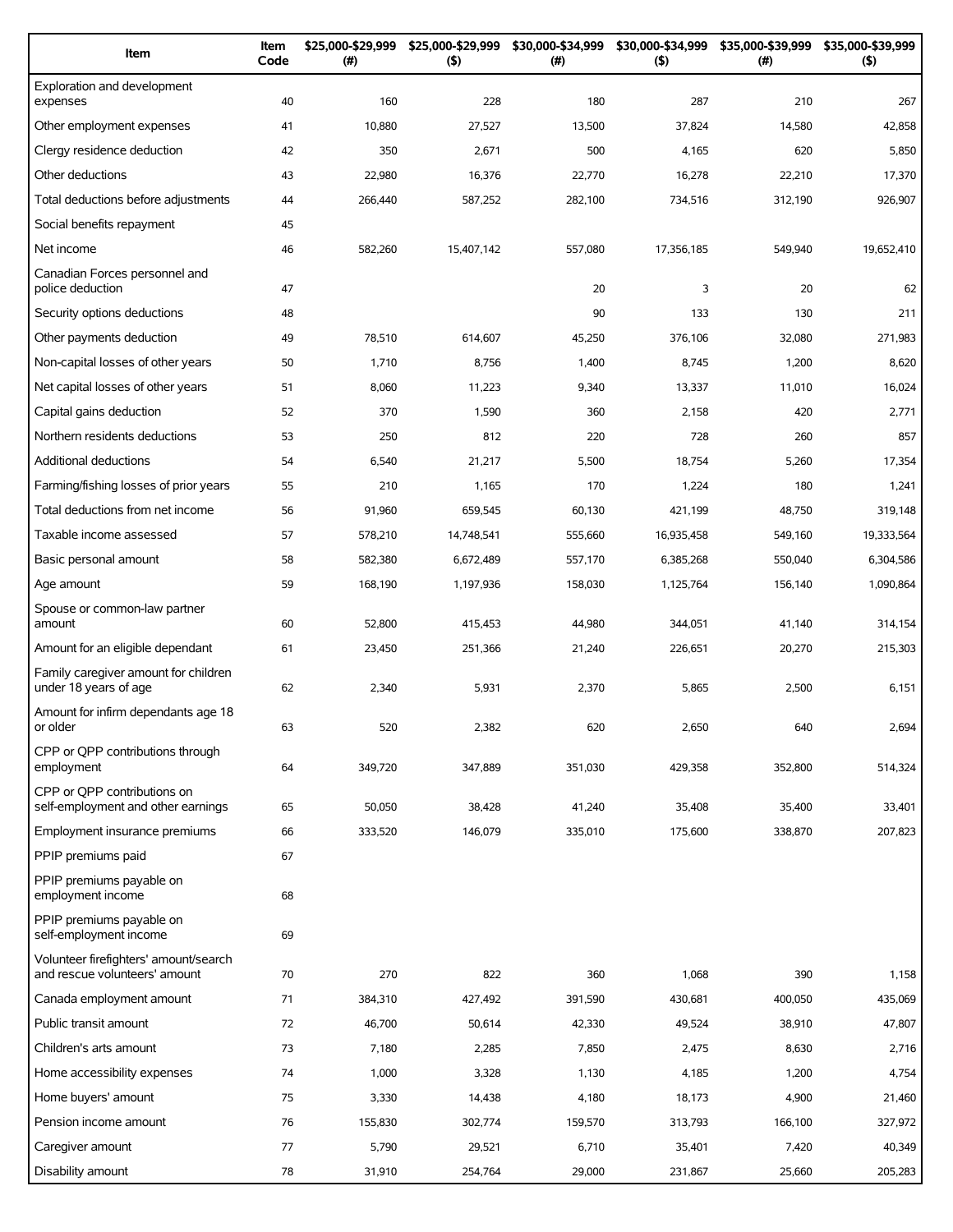| Item                                                                 | Item<br>Code | \$25,000-\$29,999<br>(#) | \$25,000-\$29,999<br>(5) | \$30,000-\$34,999<br>(#) | (5)       | \$30,000-\$34,999 \$35,000-\$39,999<br>(# ) | \$35,000-\$39,999<br>(5) |
|----------------------------------------------------------------------|--------------|--------------------------|--------------------------|--------------------------|-----------|---------------------------------------------|--------------------------|
| Disability amount transferred from a<br>dependant                    | 79           | 5,430                    | 55,134                   | 6,100                    | 61,319    | 6,910                                       | 69,221                   |
| Interest paid on student loans                                       | 80           | 15,600                   | 8,286                    | 18,080                   | 9,870     | 18,420                                      | 10,531                   |
| Tuition, education, and textbook<br>amounts                          | 81           | 81,730                   | 654,704                  | 64,640                   | 593,622   | 51,830                                      | 517,175                  |
| Tuition, education, and textbook<br>amounts transferred from a child | 82           | 8,540                    | 40,881                   | 10,290                   | 52,198    | 11,940                                      | 61,483                   |
| Amounts transferred from spouse or<br>common-law partner             | 83           | 37,280                   | 193,819                  | 32,940                   | 162,418   | 28,310                                      | 134,563                  |
| Medical expenses                                                     | 84           | 114,290                  | 270,929                  | 110,910                  | 289,788   | 104,230                                     | 293,064                  |
| Total tax credits on personal amounts                                | 85           | 582,390                  | 1,708,186                | 557,180                  | 1,648,080 | 550,050                                     | 1,629,316                |
| Allowable charitable donations and<br>government gifts               | 86           | 99,820                   | 80,816                   | 117,340                  | 108,868   | 130,450                                     | 131,064                  |
| Eligible cultural and ecological gifts                               | 87           | 170                      | 97                       | 120                      | 137       | 160                                         | 105                      |
| Total tax credit on donations and gifts                              | 88           | 99,020                   | 21,476                   | 116,430                  | 29,249    | 129,620                                     | 35,393                   |
| Total federal non-refundable tax<br>credits                          | 89           | 582,390                  | 1,729,662                | 557,180                  | 1,677,329 | 550,050                                     | 1.664.709                |
| Federal dividend tax credit                                          | 90           | 65,530                   | 19,057                   | 77,020                   | 27,420    | 90,510                                      | 43,104                   |
| Minimum tax carryover                                                | 91           | 470                      | 449                      | 520                      | 674       | 600                                         | 991                      |
| Basic federal tax                                                    | 92           | 429,160                  | 566,242                  | 476,010                  | 882,183   | 502,220                                     | 1,215,487                |
| Federal foreign tax credit                                           | 93           | 24,090                   | 1,818                    | 30,720                   | 2,608     | 37,550                                      | 3,722                    |
| Federal political contribution tax credit                            | 94           | 1,660                    | 200                      | 2,330                    | 297       | 2,720                                       | 357                      |
| Investment tax credit                                                | 95           | 210                      | 63                       | 220                      | 84        | 240                                         | 131                      |
| Labour-sponsored funds tax credit<br>(federally registered)          | 96           |                          |                          |                          |           |                                             |                          |
| Labour-sponsored funds tax credit<br>(provincially registered)       | 97           |                          |                          |                          |           |                                             |                          |
| Alternative minimum tax payable                                      | 98           | 10                       | 25                       | 10                       | 12        | 10                                          | 28                       |
| Net federal tax                                                      | 99           | 428,110                  | 564,260                  | 475,080                  | 879,275   | 501,290                                     | 1,211,363                |
| CPP contributions on<br>self-employment                              | 100          | 50,050                   | 76,855                   | 41,240                   | 70,816    | 35,400                                      | 66,802                   |
| Social Benefits repayment                                            | 101          |                          |                          |                          |           |                                             |                          |
| Working income tax benefit (WITB)                                    | 102          | 32,800                   | 13,448                   | 4,900                    | 2,259     | 1,380                                       | 734                      |
| Children's fitness tax credit                                        | 103          | 19,830                   | 1,560                    | 21,990                   | 1,720     | 24,680                                      | 1,958                    |
| Eligible educator school supply tax<br>credit                        | 104          | 390                      | 24                       | 550                      | 31        | 760                                         | 45                       |
| Net provincial or territorial tax                                    | 105          | 539,490                  | 377,568                  | 540,510                  | 498,526   | 542,030                                     | 639,589                  |
| Total tax payable                                                    | 106          | 545,450                  | 1,018,768                | 543,190                  | 1,448,714 | 543,350                                     | 1,917,858                |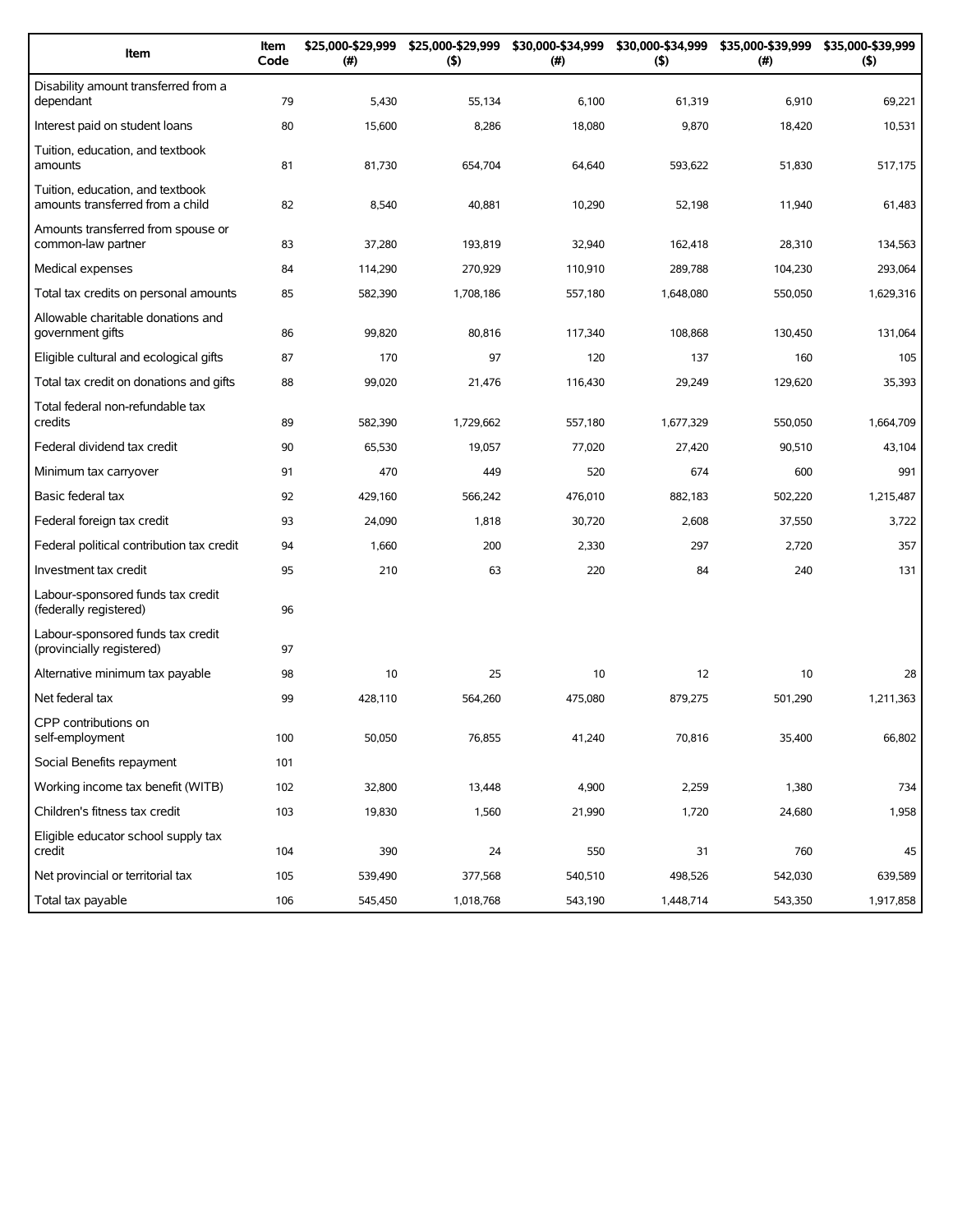| Item                                                                                          | Item<br>Code   | \$40,000-\$44,999<br>(#) | \$40,000-\$44,999<br>$($ \$) | \$45,000-\$49,999<br>(#) | \$45,000-\$49,999<br>(5) | \$50,000-<br>\$54,999<br>(#) | \$50,000-<br>\$54,999<br>(5) |
|-----------------------------------------------------------------------------------------------|----------------|--------------------------|------------------------------|--------------------------|--------------------------|------------------------------|------------------------------|
| Number of taxable returns                                                                     | $\mathbf{1}$   | 523,090                  |                              | 501,150                  |                          | 412,870                      |                              |
| Number of non-taxable returns                                                                 | $\overline{2}$ | 3,770                    |                              | 2,440                    |                          | 1,710                        |                              |
| Total number of returns                                                                       | 3              | 526,860                  |                              | 503,580                  |                          | 414,580                      |                              |
| Employment income                                                                             | 4              | 369,800                  | 13,626,761                   | 354,620                  | 14,622,588               | 316,130                      | 14,598,263                   |
| Commissions (from employment)                                                                 | 5              | 11,460                   | 93,609                       | 10,710                   | 103.495                  | 9,780                        | 114,716                      |
| Other employment income                                                                       | 6              | 64,950                   | 213,525                      | 65,000                   | 213,800                  | 53,800                       | 186,213                      |
| Old age security (OAS) pension                                                                | $\overline{7}$ | 128,240                  | 845,403                      | 123.120                  | 810,252                  | 81,870                       | 536,109                      |
| CPP or OPP benefits                                                                           | 8              | 160,620                  | 1,366,938                    | 156,770                  | 1,325,553                | 108,970                      | 948,792                      |
| Other pensions and superannuation                                                             | 9              | 130,730                  | 2,586,733                    | 129,200                  | 2,896,674                | 89,950                       | 2,487,086                    |
| Elected split-pension amount                                                                  | 10             | 42,520                   | 604,314                      | 53,450                   | 778,607                  | 17,340                       | 226,239                      |
| Universal child care benefit (UCCB)                                                           | 11             | 66,340                   | 61,660                       | 59,890                   | 55,654                   | 49,950                       | 46,870                       |
| Employment insurance and other benefits                                                       | 12             | 64,310                   | 478,049                      | 54,550                   | 396,292                  | 41,290                       | 306,969                      |
| Taxable amount of dividends from taxable Canadian<br>corporations                             | 13             | 95,540                   | 480,184                      | 104,300                  | 628,972                  | 84,570                       | 542,991                      |
| Interest and other investment income                                                          | 14             | 132,940                  | 219,392                      | 137,240                  | 236,146                  | 108,900                      | 196,239                      |
| Net partnership income (limited or non-active<br>partners only)                               | 15             | 450                      | $-421$                       | 620                      | $-191$                   | 540                          | 13                           |
| Net rental income                                                                             | 16             | 30,390                   | 85,902                       | 30,890                   | 87,499                   | 27,180                       | 76,683                       |
| Taxable capital gains                                                                         | 17             | 60,680                   | 155,508                      | 66,130                   | 180,237                  | 53,190                       | 167,091                      |
| <b>RRSP</b> income                                                                            | 18             | 57,450                   | 317,158                      | 59,580                   | 336,558                  | 50,810                       | 279,511                      |
| Other income                                                                                  | 19             | 78,580                   | 262,368                      | 80,810                   | 274,517                  | 64,920                       | 239,775                      |
| Net business income                                                                           | 20             | 35,420                   | 549,797                      | 32,790                   | 513,137                  | 26,620                       | 439,521                      |
| Net professional income                                                                       | 21             | 5,110                    | 83,974                       | 4,850                    | 86,447                   | 4,380                        | 83,383                       |
| Net commission income                                                                         | 22             | 5,470                    | 74,829                       | 5,090                    | 76.279                   | 4,290                        | 74,394                       |
| Net farming income                                                                            | 23             | 4,350                    | 23,320                       | 4,500                    | 29,157                   | 3,550                        | 15,379                       |
| Net fishing income                                                                            | 24             | 10                       | 114                          | 20                       | 166                      | 10                           | 148                          |
| Workers' compensation benefits                                                                | 25             | 14,640                   | 144,913                      | 12,600                   | 129,563                  | 10,430                       | 119,751                      |
| Social assistance payments                                                                    | 26             | 4,700                    | 42,220                       | 2,950                    | 25,820                   | 1,940                        | 16,276                       |
| Net federal supplements                                                                       | 27             | 5,850                    | 24,497                       | 3,550                    | 13,519                   | 2,050                        | 8,633                        |
| Total income assessed                                                                         | 28             | 526,860                  | 22,371,848                   | 503,580                  | 23,852,089               | 414,580                      | 21,738,917                   |
| Registered pension plan (RPP) deduction                                                       | 29             | 97,950                   | 203,978                      | 112,950                  | 288,123                  | 110,530                      | 324,593                      |
| RRSP/PRPP deduction                                                                           | 30             | 125,560                  | 337,972                      | 138,380                  | 421,269                  | 137,970                      | 482,339                      |
| Deduction for elected split-pension amount                                                    | 31             | 42,070                   | 268,766                      | 42,360                   | 320,299                  | 38,750                       | 378,678                      |
| Annual union, professional, or like dues                                                      | 32             | 121,820                  | 65,862                       | 128,310                  | 78,122                   | 116,920                      | 79,865                       |
| Child care expenses                                                                           | 33             | 31,050                   | 145,901                      | 29,830                   | 147,905                  | 26,780                       | 141,925                      |
| Business investment loss                                                                      | 34             | 150                      | 2,331                        | 190                      | 3,248                    | 180                          | 3,660                        |
| Moving expenses                                                                               | 35             | 1,570                    | 4,868                        | 1,440                    | 5,328                    | 1,400                        | 5,825                        |
| Support payments made                                                                         | 36             | 1,000                    | 6,389                        | 1,060                    | 7,214                    | 1,110                        | 7,877                        |
| Carrying charges and interest expenses                                                        | 37             | 41,270                   | 63,363                       | 45,830                   | 76,278                   | 38,430                       | 74,473                       |
| Deduction for CPP/QPP contributions on<br>self-employment and other earnings                  | 38             | 31,410                   | 32,203                       | 28,380                   | 30,820                   | 23,530                       | 27,204                       |
| Deduction for provincial parental insurance plan<br>(PPIP) premiums on self-employment income | 39             |                          |                              |                          |                          |                              |                              |
| Exploration and development expenses                                                          | 40             | 290                      | 287                          | 330                      | 411                      | 360                          | 659                          |
| Other employment expenses                                                                     | 41             | 16,450                   | 49,471                       | 17,310                   | 54,878                   | 17,760                       | 62,042                       |
| Clergy residence deduction                                                                    | 42             | 770                      | 8,519                        | 840                      | 10,072                   | 940                          | 11,757                       |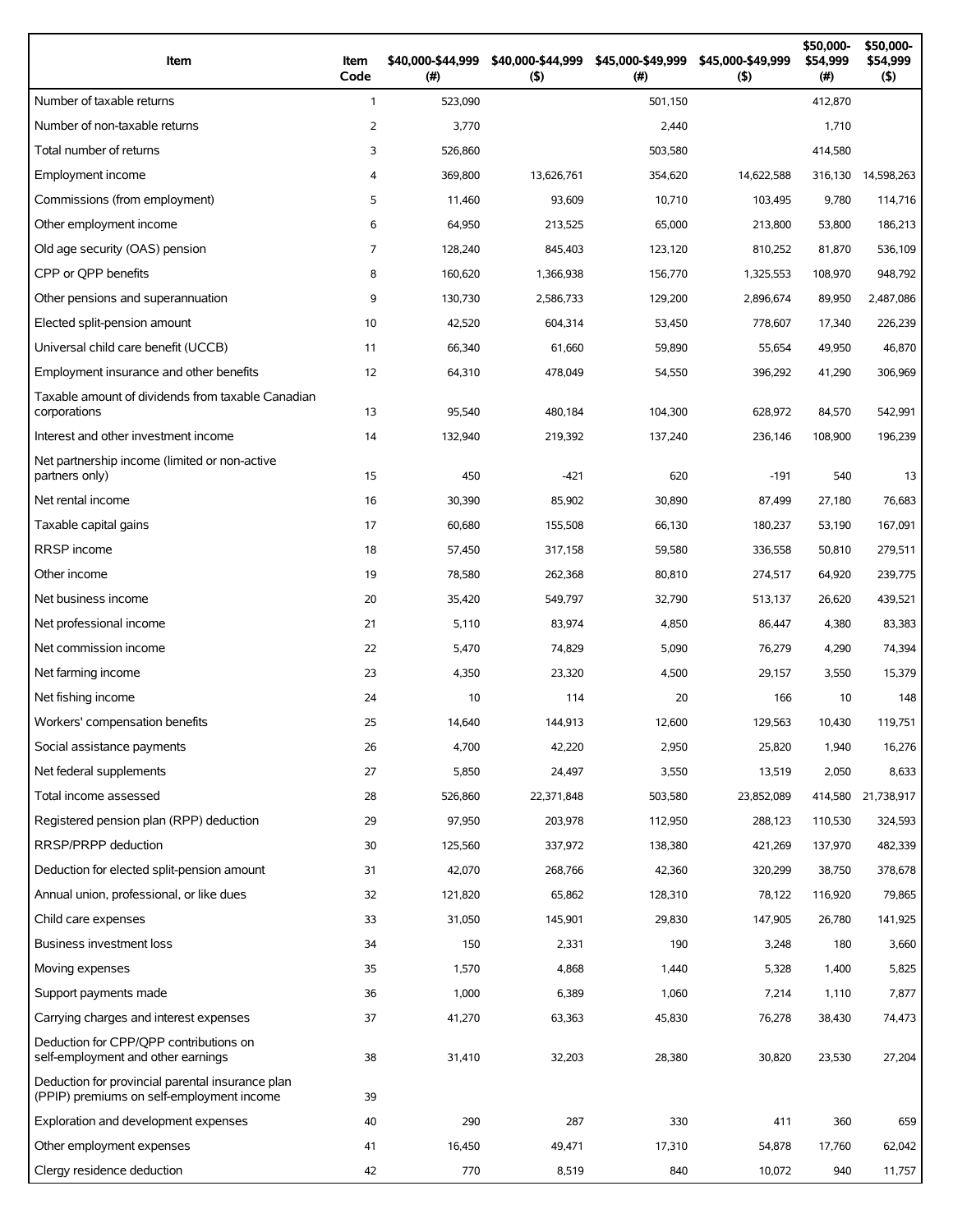| Item                                                                   | Item<br>Code | \$40,000-\$44,999<br>$(\#)$ | \$40,000-\$44,999<br>(5) | \$45,000-\$49,999<br>$($ #) | \$45,000-\$49,999<br>(5) | \$50,000-<br>\$54,999<br>(# ) | \$50,000-<br>\$54,999<br>(5) |
|------------------------------------------------------------------------|--------------|-----------------------------|--------------------------|-----------------------------|--------------------------|-------------------------------|------------------------------|
| Other deductions                                                       | 43           | 20,600                      | 17,015                   | 19,050                      | 17,178                   | 14,500                        | 15,776                       |
| Total deductions before adjustments                                    | 44           | 335,060                     | 1,207,468                | 344,370                     | 1.461.488                | 311,630                       | 1,617,049                    |
| Social benefits repayment                                              | 45           |                             |                          |                             |                          |                               |                              |
| Net income                                                             | 46           | 526,780                     | 21, 165, 744             | 503,520                     | 22,392,528               | 414,530                       | 20,123,988                   |
| Canadian Forces personnel and police deduction                         | 47           | 20                          | 43                       | 20                          | 93                       | 30                            | 342                          |
| Security options deductions                                            | 48           | 160                         | 234                      | 180                         | 319                      | 160                           | 336                          |
| Other payments deduction                                               | 49           | 24,160                      | 211,630                  | 18,540                      | 168,901                  | 14,060                        | 144,661                      |
| Non-capital losses of other years                                      | 50           | 970                         | 7,793                    | 820                         | 7,087                    | 590                           | 5,945                        |
| Net capital losses of other years                                      | 51           | 11,190                      | 17,072                   | 12,860                      | 18,773                   | 10,700                        | 20,377                       |
| Capital gains deduction                                                | 52           | 470                         | 3,939                    | 490                         | 4,987                    | 500                           | 6,014                        |
| Northern residents deductions                                          | 53           | 220                         | 779                      | 260                         | 897                      | 260                           | 931                          |
| Additional deductions                                                  | 54           | 4,270                       | 16,444                   | 4,100                       | 16,631                   | 2,810                         | 12,078                       |
| Farming/fishing losses of prior years                                  | 55           | 160                         | 1,340                    | 140                         | 1,061                    | 130                           | 1,094                        |
| Total deductions from net income                                       | 56           | 40,150                      | 259,288                  | 36,190                      | 218,776                  | 28,200                        | 191,819                      |
| Taxable income assessed                                                | 57           | 526,290                     | 20,906,805               | 503.170                     | 22,174,092               | 414,240                       | 19,932,361                   |
| Basic personal amount                                                  | 58           | 526,850                     | 6,040,151                | 503,580                     | 5,774,235                | 414,580                       | 4,753,841                    |
| Age amount                                                             | 59           | 131,480                     | 843,858                  | 126,390                     | 737,602                  | 84,660                        | 453,211                      |
| Spouse or common-law partner amount                                    | 60           | 37,350                      | 290,504                  | 33,830                      | 264,180                  | 30,110                        | 236,201                      |
| Amount for an eligible dependant                                       | 61           | 19,440                      | 205,207                  | 17,130                      | 180,702                  | 14,290                        | 149,546                      |
| Family caregiver amount for children under 18<br>years of age          | 62           | 2,740                       | 6,813                    | 2,700                       | 6,675                    | 2,520                         | 6,303                        |
| Amount for infirm dependants age 18 or older                           | 63           | 660                         | 2,729                    | 650                         | 2,625                    | 590                           | 2,477                        |
| CPP or QPP contributions through employment                            | 64           | 357,780                     | 607,760                  | 342,540                     | 659,309                  | 306,620                       | 665,786                      |
| CPP or QPP contributions on self-employment and<br>other earnings      | 65           | 31,410                      | 32,203                   | 28,380                      | 30,820                   | 23,530                        | 27,204                       |
| Employment insurance premiums                                          | 66           | 344,220                     | 242.439                  | 330,390                     | 260,706                  | 294.980                       | 254,484                      |
| PPIP premiums paid                                                     | 67           |                             |                          |                             |                          |                               |                              |
| PPIP premiums payable on employment income                             | 68           |                             |                          |                             |                          |                               |                              |
| PPIP premiums payable on self-employment<br>income                     | 69           |                             |                          |                             |                          |                               |                              |
| Volunteer firefighters' amount/search and rescue<br>volunteers' amount | 70           | 520                         | 1,548                    | 530                         | 1,602                    | 600                           | 1,785                        |
| Canada employment amount                                               | 71           | 404,840                     | 441,845                  | 387,060                     | 423,206                  | 338,990                       | 375,668                      |
| Public transit amount                                                  | 72           | 37,460                      | 48,705                   | 34,800                      | 47,241                   | 31,050                        | 43,769                       |
| Children's arts amount                                                 | 73           | 9,820                       | 3,083                    | 10,170                      | 3,188                    | 10,220                        | 3,236                        |
| Home accessibility expenses                                            | 74           | 1,160                       | 4,615                    | 1,030                       | 4,378                    | 870                           | 3,584                        |
| Home buyers' amount                                                    | 75           | 5,380                       | 23,772                   | 5,540                       | 24,526                   | 5,360                         | 23,738                       |
| Pension income amount                                                  | 76           | 147,020                     | 290,469                  | 148,060                     | 292,722                  | 98,660                        | 194,602                      |
| Caregiver amount                                                       | 77           | 8,080                       | 43,955                   | 8,010                       | 43,972                   | 7,390                         | 41,370                       |
| Disability amount                                                      | 78           | 20,850                      | 166,798                  | 17,730                      | 141,870                  | 12,350                        | 98,765                       |
| Disability amount transferred from a dependant                         | 79           | 7,340                       | 74,419                   | 7,550                       | 76,757                   | 6,700                         | 69,529                       |
| Interest paid on student loans                                         | 80           | 18,160                      | 11,093                   | 15,920                      | 10,106                   | 13,590                        | 8,892                        |
| Tuition, education, and textbook amounts                               | 81           | 41,610                      | 427,380                  | 33,500                      | 344,867                  | 26,840                        | 274,955                      |
| Tuition, education, and textbook amounts<br>transferred from a child   | 82           | 14,030                      | 72,768                   | 14,890                      | 77,104                   | 14,430                        | 75,510                       |
| Amounts transferred from spouse or common-law<br>partner               | 83           | 20,550                      | 96,835                   | 14,130                      | 73,556                   | 10,330                        | 56,476                       |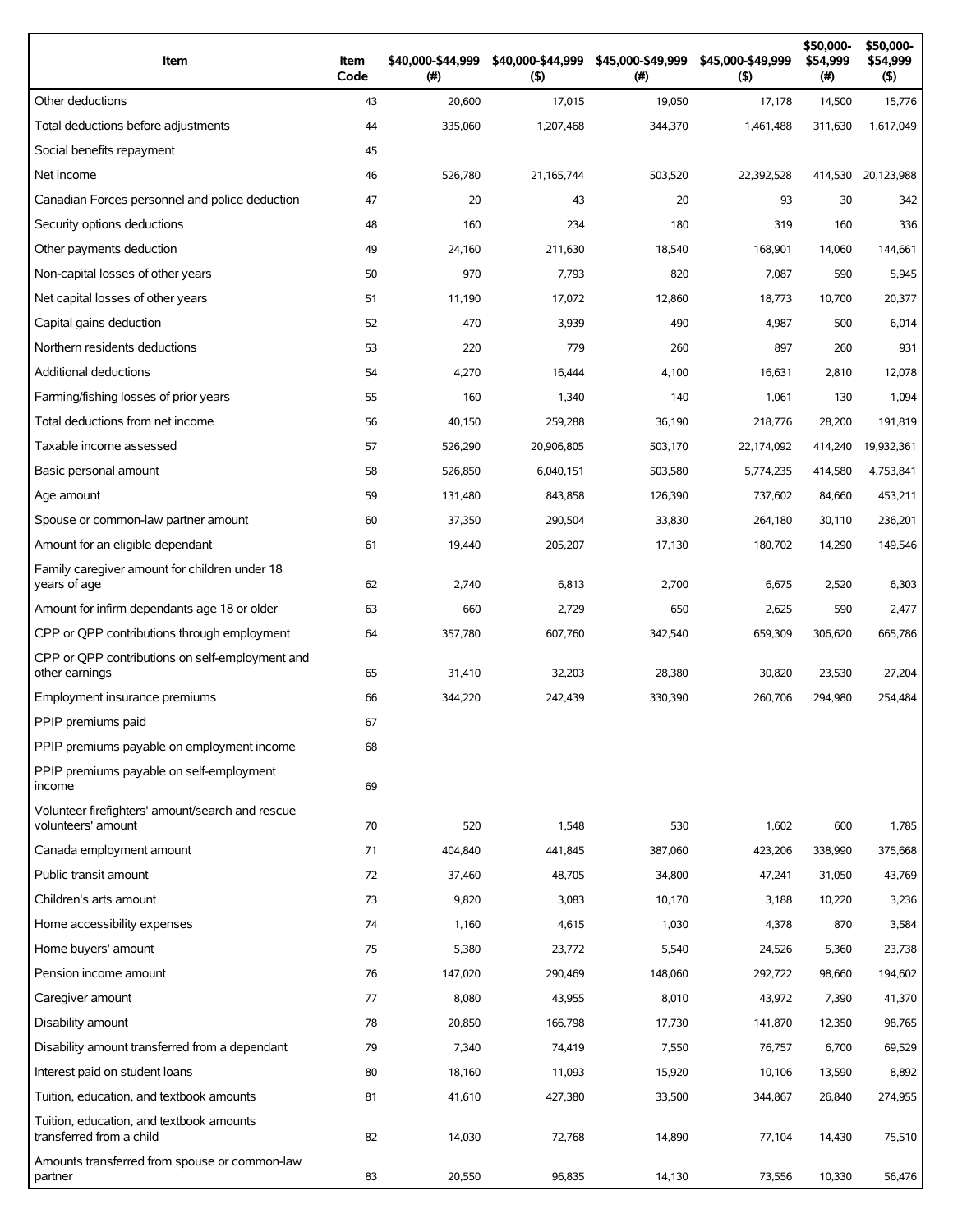| Item                                                           | Item<br>Code | \$40,000-\$44,999<br>(#) | \$40,000-\$44,999<br>(5) | \$45,000-\$49,999<br>(#) | \$45,000-\$49,999<br>(5) | \$50,000-<br>\$54,999<br>(#) | \$50,000-<br>\$54,999<br>(5) |
|----------------------------------------------------------------|--------------|--------------------------|--------------------------|--------------------------|--------------------------|------------------------------|------------------------------|
| Medical expenses                                               | 84           | 88,850                   | 302,473                  | 86,630                   | 277,338                  | 56,400                       | 187,095                      |
| Total tax credits on personal amounts                          | 85           | 526,860                  | 1,542,249                | 503,580                  | 1.463.924                | 414,580                      | 1,201,250                    |
| Allowable charitable donations and government gifts            | 86           | 135,650                  | 142,080                  | 135.580                  | 148,479                  | 122.650                      | 139,285                      |
| Eligible cultural and ecological gifts                         | 87           | 140                      | 87                       | 150                      | 194                      | 120                          | 236                          |
| Total tax credit on donations and gifts                        | 88           | 134,840                  | 38.488                   | 134,820                  | 40,363                   | 122,040                      | 37,981                       |
| Total federal non-refundable tax credits                       | 89           | 526,860                  | 1,580,737                | 503,580                  | 1,504,287                | 414,580                      | 1,239,231                    |
| Federal dividend tax credit                                    | 90           | 94,130                   | 54,552                   | 103,930                  | 72,611                   | 84,550                       | 64,277                       |
| Minimum tax carryover                                          | 91           | 630                      | 1,265                    | 680                      | 1,553                    | 580                          | 1,636                        |
| Basic federal tax                                              | 92           | 499,010                  | 1,518,313                | 486,640                  | 1,781,684                | 404,580                      | 1,782,337                    |
| Federal foreign tax credit                                     | 93           | 38,720                   | 4,651                    | 44,380                   | 6,167                    | 35,910                       | 6,557                        |
| Federal political contribution tax credit                      | 94           | 3,200                    | 447                      | 3,650                    | 517                      | 3,240                        | 490                          |
| Investment tax credit                                          | 95           | 260                      | 125                      | 310                      | 182                      | 220                          | 133                          |
| Labour-sponsored funds tax credit (federally<br>registered)    | 96           |                          |                          |                          |                          |                              |                              |
| Labour-sponsored funds tax credit (provincially<br>registered) | 97           |                          |                          |                          |                          |                              |                              |
| Alternative minimum tax payable                                | 98           | 20                       | 46                       | 20                       | 43                       | 20                           | 41                           |
| Net federal tax                                                | 99           | 498.170                  | 1,513,192                | 485,820                  | 1,774,956                | 403,860                      | 1,775,292                    |
| CPP contributions on self-employment                           | 100          | 31,410                   | 64,407                   | 28,380                   | 61,640                   | 23,530                       | 54,409                       |
| Social Benefits repayment                                      | 101          |                          |                          |                          |                          |                              |                              |
| Working income tax benefit (WITB)                              | 102          | 680                      | 395                      | 370                      | 258                      | 200                          | 138                          |
| Children's fitness tax credit                                  | 103          | 28,050                   | 2,243                    | 29,360                   | 2,395                    | 28,860                       | 2,386                        |
| Eligible educator school supply tax credit                     | 104          | 1,000                    | 58                       | 1,050                    | 66                       | 910                          | 56                           |
| Net provincial or territorial tax                              | 105          | 522,240                  | 783,561                  | 500,620                  | 931,634                  | 412,560                      | 948,270                      |
| Total tax payable                                              | 106          | 523,090                  | 2,361,257                | 501,150                  | 2,768,295                | 412,870                      | 2,778,047                    |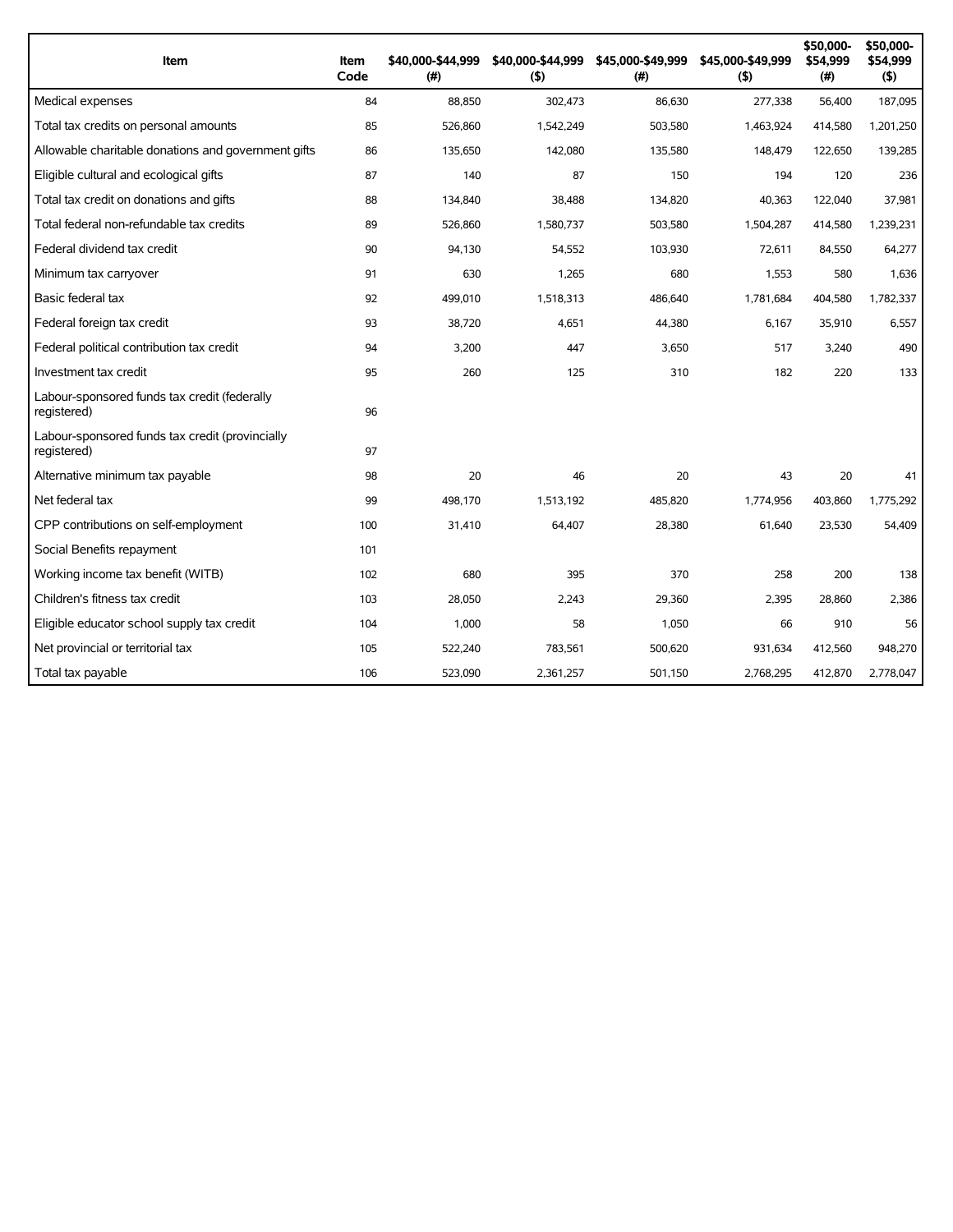| Item                                                                                             | Item<br>Code   | \$55,000-\$59,999<br>$(\#)$ | \$55,000-\$59,999<br>(5) | \$60,000-\$69,999<br>(# ) | \$60,000-\$69,999<br>(5) | \$70,000-\$79,999<br>$(\#)$ | \$70,000-\$79,999<br>(5) |
|--------------------------------------------------------------------------------------------------|----------------|-----------------------------|--------------------------|---------------------------|--------------------------|-----------------------------|--------------------------|
| Number of taxable returns                                                                        | $\mathbf{1}$   | 364,720                     |                          | 615,890                   |                          | 493,360                     |                          |
| Number of non-taxable returns                                                                    | 2              | 1,140                       |                          | 1,370                     |                          | 680                         |                          |
| Total number of returns                                                                          | 3              | 365,860                     |                          | 617,260                   |                          | 494,040                     |                          |
| Employment income                                                                                | 4              | 282,760                     | 14,337,728               | 483,740                   | 27,700,103               | 388,650                     | 25,691,925               |
| Commissions (from employment)                                                                    | 5              | 8,880                       | 125,420                  | 15,210                    | 274,180                  | 12,480                      | 287,497                  |
| Other employment income                                                                          | 6              | 48,680                      | 166,064                  | 85,430                    | 312,368                  | 73,950                      | 260,808                  |
| Old age security (OAS) pension                                                                   | $\overline{7}$ | 69,640                      | 455,840                  | 115,720                   | 759,158                  | 93,700                      | 616,568                  |
| CPP or OPP benefits                                                                              | 8              | 93,530                      | 819,495                  | 154,320                   | 1,366,044                | 121,780                     | 1,092,114                |
| Other pensions and superannuation                                                                | 9              | 78,160                      | 2,435,088                | 131,160                   | 4,677,142                | 105,430                     | 4,183,813                |
| Elected split-pension amount                                                                     | 10             | 14,590                      | 200,974                  | 26,290                    | 384,941                  | 30,460                      | 471,837                  |
| Universal child care benefit (UCCB)                                                              | 11             | 42,110                      | 39,712                   | 66,040                    | 63,023                   | 48,760                      | 47,105                   |
| Employment insurance and other<br>benefits                                                       | 12             | 32,200                      | 235,344                  | 46,530                    | 325,548                  | 29,310                      | 195,951                  |
| Taxable amount of dividends from<br>taxable Canadian corporations                                | 13             | 78,090                      | 581,000                  | 141,680                   | 1,126,532                | 129,400                     | 1,296,147                |
| Interest and other investment income                                                             | 14             | 98,900                      | 183,584                  | 175,920                   | 345,258                  | 154,780                     | 335,472                  |
| Net partnership income (limited or<br>non-active partners only)                                  | 15             | 580                         | 36                       | 1,080                     | 849                      | 1,220                       | 1,040                    |
| Net rental income                                                                                | 16             | 25,060                      | 69,578                   | 44,610                    | 128,077                  | 39,180                      | 119,984                  |
| Taxable capital gains                                                                            | 17             | 49,120                      | 170,748                  | 89,450                    | 339,432                  | 81,750                      | 369,908                  |
| RRSP income                                                                                      | 18             | 46,770                      | 266,227                  | 81,910                    | 495,219                  | 66,500                      | 457,612                  |
| Other income                                                                                     | 19             | 57,950                      | 226,924                  | 103,710                   | 441,022                  | 91,930                      | 424,855                  |
| Net business income                                                                              | 20             | 22,910                      | 394,344                  | 37,740                    | 681,806                  | 30,050                      | 578,629                  |
| Net professional income                                                                          | 21             | 4,060                       | 86,623                   | 7,580                     | 173,383                  | 6,960                       | 179,674                  |
| Net commission income                                                                            | 22             | 3,650                       | 69,796                   | 6,390                     | 140,635                  | 5,220                       | 137,751                  |
| Net farming income                                                                               | 23             | 3,080                       | 14,237                   | 5,220                     | 29,270                   | 4,530                       | 26,899                   |
| Net fishing income                                                                               | 24             | 10                          | 53                       | 20                        | 226                      | 10                          | 110                      |
| Workers' compensation benefits                                                                   | 25             | 8,560                       | 98,948                   | 12,370                    | 144,100                  | 8,200                       | 97,453                   |
| Social assistance payments                                                                       | 26             | 1,190                       | 9,687                    | 1,320                     | 10,151                   | 620                         | 4,327                    |
| Net federal supplements                                                                          | 27             | 1,360                       | 5,459                    | 1,680                     | 6,429                    | 1,030                       | 3,496                    |
| Total income assessed                                                                            | 28             | 365,860                     | 21,018,579               | 617,260                   | 39,972,920               | 494,040                     | 36,922,831               |
| Registered pension plan (RPP)<br>deduction                                                       | 29             | 108,200                     | 365,263                  | 200,620                   | 812,200                  | 171,900                     | 860,857                  |
| <b>RRSP/PRPP</b> deduction                                                                       | 30             | 131,420                     | 514,924                  | 239,200                   | 1,084,498                | 206,720                     | 1,109,749                |
| Deduction for elected split-pension<br>amount                                                    | 31             | 34,140                      | 412,123                  | 56,660                    | 831,179                  | 42,760                      | 665,937                  |
| Annual union, professional, or like<br>dues                                                      | 32             | 109,640                     | 83,177                   | 198,190                   | 172,462                  | 171,170                     | 173,016                  |
| Child care expenses                                                                              | 33             | 23,500                      | 129,987                  | 38,920                    | 229,622                  | 30,710                      | 189,961                  |
| Business investment loss                                                                         | 34             | 160                         | 3,973                    | 260                       | 5,443                    | 220                         | 5,066                    |
| Moving expenses                                                                                  | 35             | 1,250                       | 6,048                    | 2,210                     | 12,908                   | 1,760                       | 11,703                   |
| Support payments made                                                                            | 36             | 1,140                       | 8,962                    | 2,310                     | 20,087                   | 2,280                       | 21,846                   |
| Carrying charges and interest<br>expenses                                                        | 37             | 35,910                      | 73,027                   | 65,890                    | 142,735                  | 61,230                      | 144,890                  |
| Deduction for CPP/QPP contributions<br>on self-employment and other earnings                     | 38             | 17,870                      | 23,973                   | 24,510                    | 38,146                   | 17,120                      | 28,913                   |
| Deduction for provincial parental<br>insurance plan (PPIP) premiums on<br>self-employment income | 39             |                             |                          |                           |                          |                             |                          |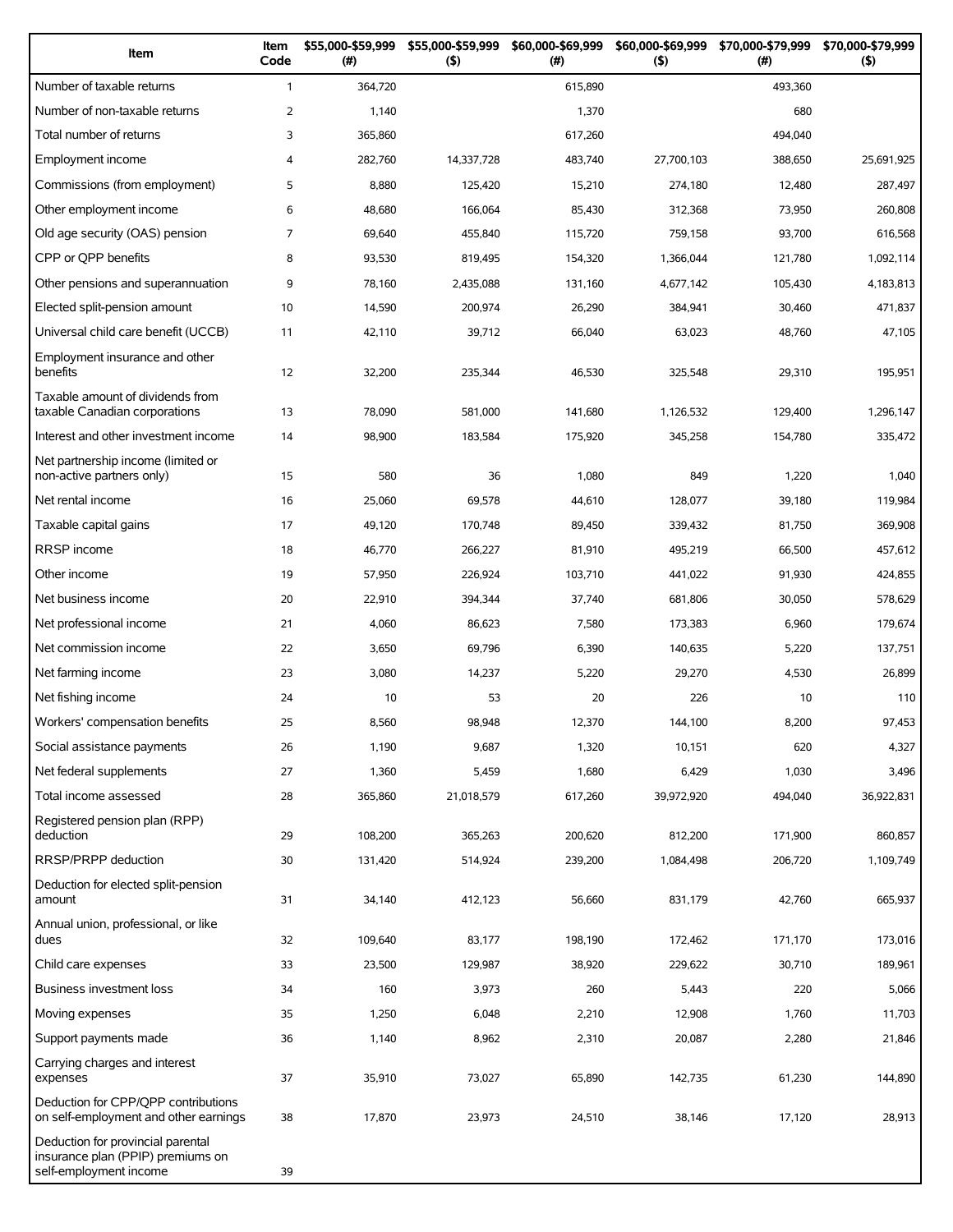| Item                                                                   | Item<br>Code | \$55,000-\$59,999<br>(#) | \$55,000-\$59,999<br>(5) | \$60,000-\$69,999<br>(# ) | \$60,000-\$69,999<br>(5) | \$70,000-\$79,999<br>(#) | \$70,000-\$79,999<br>(5) |
|------------------------------------------------------------------------|--------------|--------------------------|--------------------------|---------------------------|--------------------------|--------------------------|--------------------------|
| Exploration and development<br>expenses                                | 40           | 390                      | 905                      | 750                       | 1,573                    | 880                      | 2,304                    |
| Other employment expenses                                              | 41           | 17,700                   | 64,981                   | 34,190                    | 135,356                  | 29,860                   | 127,565                  |
| Clergy residence deduction                                             | 42           | 900                      | 12,693                   | 1,720                     | 28,416                   | 1,370                    | 25,143                   |
| Other deductions                                                       | 43           | 11,840                   | 16,065                   | 18,340                    | 29,430                   | 13,210                   | 27,271                   |
| Total deductions before adjustments                                    | 44           | 284,650                  | 1,716,394                | 498,410                   | 3,544,564                | 411,690                  | 3,395,061                |
| Social benefits repayment                                              | 45           |                          |                          | 6,250                     | 3,689                    | 34,190                   | 22,753                   |
| Net income                                                             | 46           | 365,810                  | 19,304,060               | 617,180                   | 36,427,800               | 493,990                  | 33,507,256               |
| Canadian Forces personnel and<br>police deduction                      | 47           | 60                       | 1,095                    | 270                       | 4,125                    | 360                      | 6,164                    |
| Security options deductions                                            | 48           | 180                      | 442                      | 390                       | 1,080                    | 430                      | 1,330                    |
| Other payments deduction                                               | 49           | 10,860                   | 114,093                  | 15,070                    | 160,679                  | 9,670                    | 105,270                  |
| Non-capital losses of other years                                      | 50           | 550                      | 5,550                    | 820                       | 9,163                    | 580                      | 7,931                    |
| Net capital losses of other years                                      | 51           | 10,130                   | 20,858                   | 18,850                    | 40,202                   | 18,770                   | 43,323                   |
| Capital gains deduction                                                | 52           | 480                      | 6,712                    | 980                       | 17,028                   | 1,170                    | 27,974                   |
| Northern residents deductions                                          | 53           | 250                      | 964                      | 430                       | 1,639                    | 370                      | 1,530                    |
| Additional deductions                                                  | 54           | 2,260                    | 10,295                   | 3,700                     | 19,560                   | 2,920                    | 13,113                   |
| Farming/fishing losses of prior years                                  | 55           | 110                      | 937                      | 230                       | 1,968                    | 180                      | 1,419                    |
| Total deductions from net income                                       | 56           | 23,980                   | 160,958                  | 39,330                    | 255,637                  | 33,260                   | 208,202                  |
| Taxable income assessed                                                | 57           | 365,710                  | 19,143,246               | 616,980                   | 36,172,578               | 493,900                  | 33,299,716               |
| Basic personal amount                                                  | 58           | 365,860                  | 4,195,361                | 617,260                   | 7,078,451                | 494,040                  | 5,665,499                |
| Age amount                                                             | 59           | 72,260                   | 345,905                  | 120,140                   | 466,259                  | 97,900                   | 243,644                  |
| Spouse or common-law partner<br>amount                                 | 60           | 26,790                   | 210,134                  | 47,210                    | 372,226                  | 40,060                   | 320,305                  |
| Amount for an eligible dependant                                       | 61           | 11,790                   | 123,200                  | 18,180                    | 189,046                  | 13,150                   | 136,213                  |
| Family caregiver amount for children<br>under 18 years of age          | 62           | 2,390                    | 5,944                    | 4,070                     | 9,980                    | 3,430                    | 8,417                    |
| Amount for infirm dependants age 18<br>or older                        | 63           | 500                      | 2,111                    | 890                       | 3,721                    | 680                      | 2,868                    |
| CPP or OPP contributions through<br>employment                         | 64           | 274,210                  | 638,681                  | 469,020                   | 1,132,954                | 375,630                  | 930,973                  |
| CPP or OPP contributions on<br>self-employment and other earnings      | 65           | 17,870                   | 23,973                   | 24,510                    | 38,146                   | 17,120                   | 28,913                   |
| Employment insurance premiums                                          | 66           | 264,520                  | 234,516                  | 452,040                   | 407,461                  | 361,390                  | 329,526                  |
| PPIP premiums paid                                                     | 67           |                          |                          |                           |                          |                          |                          |
| PPIP premiums payable on<br>employment income                          | 68           |                          |                          |                           |                          |                          |                          |
| PPIP premiums payable on<br>self-employment income                     | 69           |                          |                          |                           |                          |                          |                          |
| Volunteer firefighters' amount/search<br>and rescue volunteers' amount | 70           | 630                      | 1,887                    | 1,210                     | 3,621                    | 980                      | 2,949                    |
| Canada employment amount                                               | 71           | 300,740                  | 334,884                  | 510,570                   | 571,663                  | 407,970                  | 458,491                  |
| Public transit amount                                                  | 72           | 27,780                   | 39,873                   | 47,590                    | 70,352                   | 38,790                   | 58,963                   |
| Children's arts amount                                                 | 73           | 9,840                    | 3,091                    | 19,220                    | 6,128                    | 18,860                   | 6,104                    |
| Home accessibility expenses                                            | 74           | 780                      | 3,341                    | 1,340                     | 5,840                    | 1,110                    | 5,029                    |
| Home buyers' amount                                                    | 75           | 5,020                    | 22,533                   | 9,030                     | 40,544                   | 6,930                    | 31,501                   |
| Pension income amount                                                  | 76           | 85,090                   | 167,992                  | 143,180                   | 282,749                  | 115,720                  | 228,617                  |
| Caregiver amount                                                       | 77           | 6,600                    | 36,373                   | 11,150                    | 63,086                   | 9,010                    | 52,001                   |
| Disability amount                                                      | 78           | 9,880                    | 79,062                   | 14,830                    | 118,645                  | 10,340                   | 82,694                   |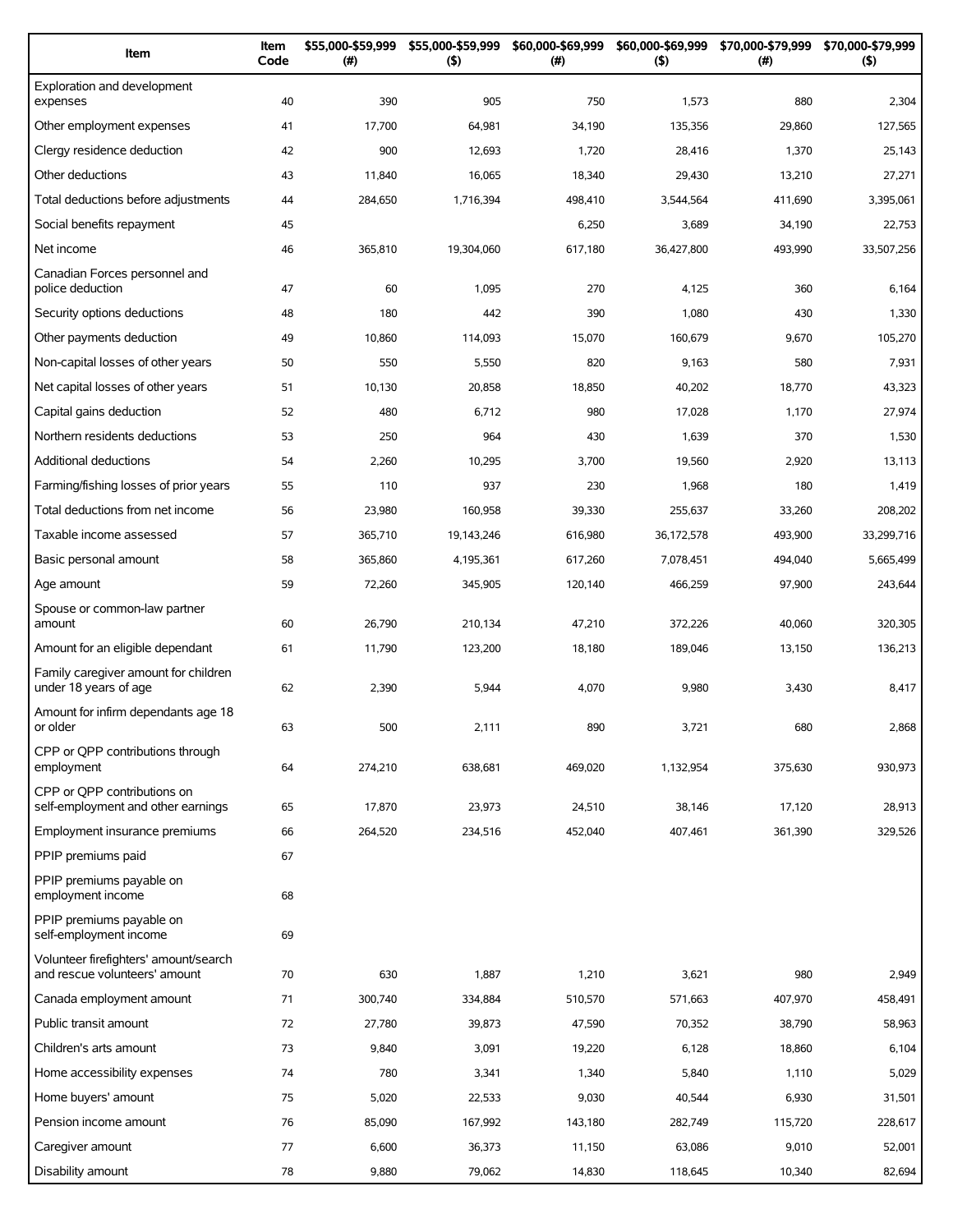| Item                                                                 | Item<br>Code | \$55,000-\$59,999<br>(#) | \$55,000-\$59,999<br>(5) | \$60,000-\$69,999<br>(#) | (5)       | \$60,000-\$69,999 \$70,000-\$79,999<br>(# ) | \$70,000-\$79,999<br>(5) |
|----------------------------------------------------------------------|--------------|--------------------------|--------------------------|--------------------------|-----------|---------------------------------------------|--------------------------|
| Disability amount transferred from a<br>dependant                    | 79           | 6,280                    | 65,954                   | 10,550                   | 110,865   | 8,650                                       | 92,104                   |
| Interest paid on student loans                                       | 80           | 11,600                   | 8,024                    | 18,670                   | 13,300    | 12,640                                      | 9,078                    |
| Tuition, education, and textbook<br>amounts                          | 81           | 22,070                   | 222,490                  | 35,320                   | 388,016   | 24,390                                      | 235,459                  |
| Tuition, education, and textbook<br>amounts transferred from a child | 82           | 13,940                   | 72,748                   | 25,730                   | 136,033   | 23,600                                      | 126,011                  |
| Amounts transferred from spouse or<br>common-law partner             | 83           | 8,480                    | 46,253                   | 13,450                   | 72,993    | 10,180                                      | 54,878                   |
| Medical expenses                                                     | 84           | 46,780                   | 165,325                  | 71,360                   | 270,544   | 48,230                                      | 202,000                  |
| Total tax credits on personal amounts                                | 85           | 365,860                  | 1,057,474                | 617,260                  | 1,777,970 | 494,040                                     | 1,396,896                |
| Allowable charitable donations and<br>government gifts               | 86           | 114,730                  | 134,565                  | 208,490                  | 265,415   | 182,120                                     | 258,484                  |
| Eligible cultural and ecological gifts                               | 87           | 130                      | 129                      | 210                      | 473       | 180                                         | 375                      |
| Total tax credit on donations and gifts                              | 88           | 114,150                  | 36,721                   | 207,650                  | 72,788    | 181,600                                     | 71,212                   |
| Total federal non-refundable tax<br>credits                          | 89           | 365,860                  | 1,094,195                | 617.260                  | 1.850.758 | 494,040                                     | 1,468,108                |
| Federal dividend tax credit                                          | 90           | 78,330                   | 68,936                   | 142,380                  | 136,509   | 130,150                                     | 157,669                  |
| Minimum tax carryover                                                | 91           | 540                      | 1,587                    | 1,030                    | 3,220     | 1,140                                       | 3,327                    |
| Basic federal tax                                                    | 92           | 359,320                  | 1,867,705                | 609,020                  | 3,908,758 | 489,840                                     | 3,978,325                |
| Federal foreign tax credit                                           | 93           | 33,600                   | 7,032                    | 61,940                   | 16,824    | 58,620                                      | 20,591                   |
| Federal political contribution tax credit                            | 94           | 3,140                    | 487                      | 6,250                    | 1,024     | 6,240                                       | 1,066                    |
| Investment tax credit                                                | 95           | 210                      | 184                      | 360                      | 302       | 400                                         | 428                      |
| Labour-sponsored funds tax credit<br>(federally registered)          | 96           |                          |                          |                          |           |                                             |                          |
| Labour-sponsored funds tax credit<br>(provincially registered)       | 97           |                          |                          |                          |           |                                             |                          |
| Alternative minimum tax payable                                      | 98           | 50                       | 48                       | 100                      | 143       | 400                                         | 245                      |
| Net federal tax                                                      | 99           | 358,700                  | 1,860,123                | 607,960                  | 3,890,898 | 488,940                                     | 3,956,549                |
| CPP contributions on<br>self-employment                              | 100          | 17,870                   | 47,946                   | 24,510                   | 76,293    | 17,120                                      | 57,826                   |
| Social Benefits repayment                                            | 101          |                          |                          | 6,250                    | 3,689     | 34,190                                      | 22,753                   |
| Working income tax benefit (WITB)                                    | 102          | 140                      | 111                      | 190                      | 150       | 110                                         | 92                       |
| Children's fitness tax credit                                        | 103          | 27,760                   | 2,340                    | 52,690                   | 4,575     | 50,080                                      | 4,491                    |
| Eligible educator school supply tax<br>credit                        | 104          | 920                      | 60                       | 2,080                    | 141       | 2,090                                       | 137                      |
| Net provincial or territorial tax                                    | 105          | 364,480                  | 985,829                  | 615,590                  | 2,017,561 | 493,100                                     | 2,018,508                |
| Total tax payable                                                    | 106          | 364,720                  | 2,893,975                | 615,890                  | 5,988,533 | 493,360                                     | 6,055,706                |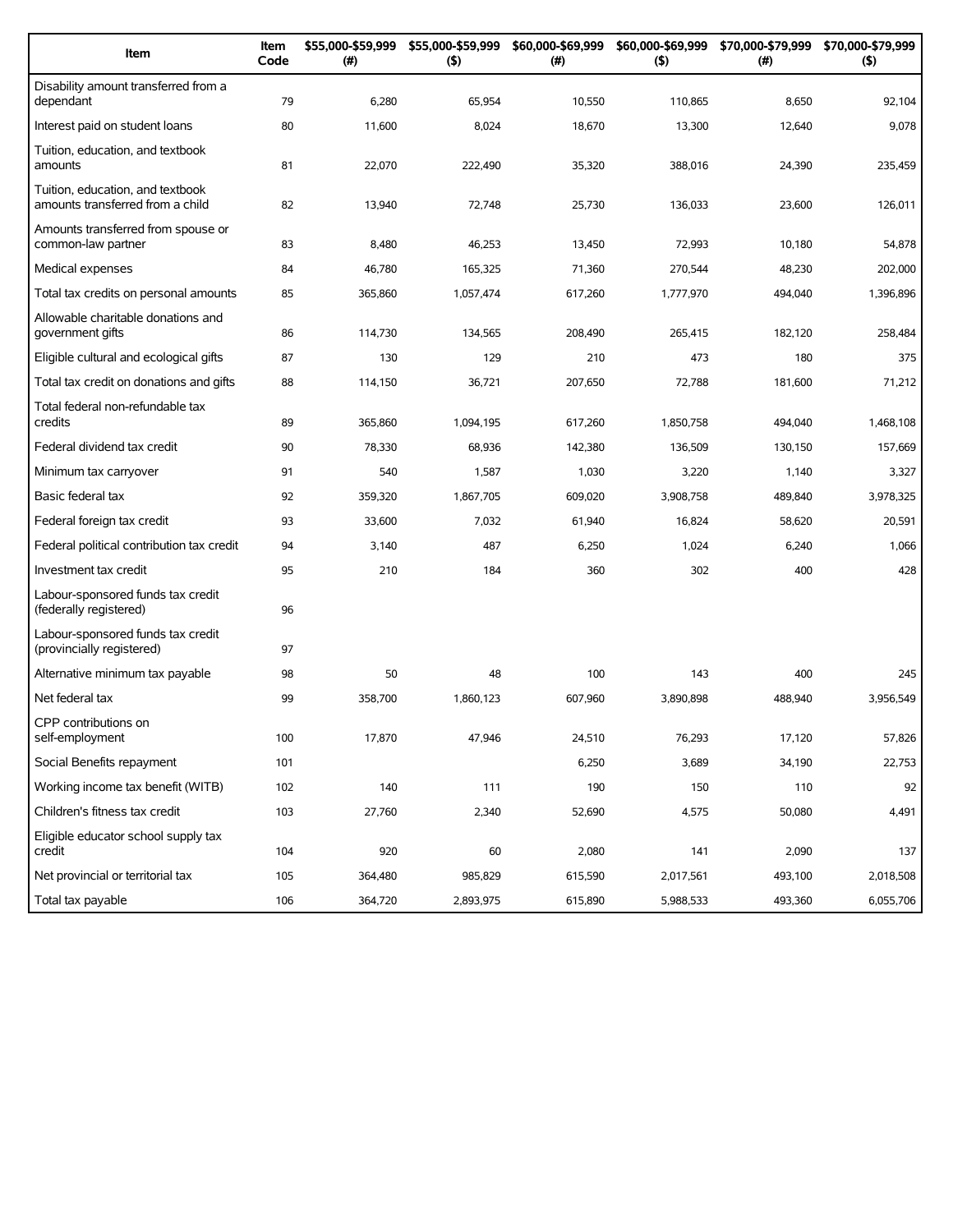| Item                                                                            | Item<br>Code   | \$80,000-\$89,999<br>(#) | \$80,000-\$89,999<br>(5) | \$90,000-\$99,999<br>(# ) | (5)        | \$90,000-\$99,999 \$100,000-\$149,999<br>(#) | \$100,000-\$149,999<br>(5) |
|---------------------------------------------------------------------------------|----------------|--------------------------|--------------------------|---------------------------|------------|----------------------------------------------|----------------------------|
| Number of taxable returns                                                       | $\mathbf{1}$   | 381,220                  |                          | 337,180                   |            | 633,730                                      |                            |
| Number of non-taxable returns                                                   | 2              | 400                      |                          | 280                       |            | 660                                          |                            |
| Total number of returns                                                         | 3              | 381,610                  |                          | 337,460                   |            | 634,390                                      |                            |
| Employment income                                                               | $\overline{4}$ | 318,490                  | 24,155,944               | 294,070                   | 25,447,128 | 543,600                                      | 56,157,966                 |
| Commissions (from employment)                                                   | 5              | 9,790                    | 279,032                  | 8,170                     | 273,220    | 24,460                                       | 1,133,820                  |
| Other employment income                                                         | 6              | 60,300                   | 220,060                  | 57,110                    | 197,433    | 110,450                                      | 775,502                    |
| Old age security (OAS) pension                                                  | $\overline{7}$ | 52,990                   | 348,333                  | 35,130                    | 230,929    | 66,610                                       | 435,344                    |
| CPP or QPP benefits                                                             | 8              | 72,920                   | 660,859                  | 49,350                    | 448,374    | 97,480                                       | 900,326                    |
| Other pensions and<br>superannuation                                            | 9              | 63,470                   | 2,783,410                | 43,020                    | 1,969,382  | 87,040                                       | 4,274,964                  |
| Elected split-pension amount                                                    | 10             | 14,400                   | 224,682                  | 11,330                    | 165,195    | 16,400                                       | 213,889                    |
| Universal child care benefit<br>(UCCB)                                          | 11             | 38,640                   | 37,446                   | 38,820                    | 36,525     | 45,870                                       | 42,361                     |
| Employment insurance and other<br>benefits                                      | 12             | 18,110                   | 115,556                  | 10,470                    | 65,546     | 16,230                                       | 98,376                     |
| Taxable amount of dividends from<br>taxable Canadian corporations               | 13             | 102,580                  | 1,160,640                | 89,810                    | 1,089,238  | 223,540                                      | 4,013,845                  |
| Interest and other investment<br>income                                         | 14             | 121,070                  | 278,425                  | 106,680                   | 248,163    | 241,300                                      | 773,832                    |
| Net partnership income (limited or<br>non-active partners only)                 | 15             | 1,080                    | 1,107                    | 1,000                     | 2,207      | 3,820                                        | 18,804                     |
| Net rental income                                                               | 16             | 33,000                   | 102,138                  | 29,740                    | 93,470     | 68,930                                       | 278,699                    |
| Taxable capital gains                                                           | 17             | 64,200                   | 333,985                  | 56,380                    | 312,846    | 140,630                                      | 1,176,925                  |
| <b>RRSP</b> income                                                              | 18             | 51,320                   | 359,797                  | 42,830                    | 283,734    | 80,860                                       | 794,747                    |
| Other income                                                                    | 19             | 72,620                   | 383,215                  | 62,030                    | 361,005    | 146,450                                      | 1,459,447                  |
| Net business income                                                             | 20             | 23,050                   | 478,718                  | 18,630                    | 400,672    | 40,660                                       | 1,215,762                  |
| Net professional income                                                         | 21             | 6,210                    | 180,069                  | 5,450                     | 174,327    | 16,750                                       | 826,370                    |
| Net commission income                                                           | 22             | 4,300                    | 132,987                  | 3,600                     | 128,371    | 8,580                                        | 480,467                    |
| Net farming income                                                              | 23             | 3,400                    | 18,947                   | 2,680                     | 17,726     | 5,980                                        | 47,188                     |
| Net fishing income                                                              | 24             |                          |                          |                           |            | 20                                           | 471                        |
| Workers' compensation benefits                                                  | 25             | 5,650                    | 64,599                   | 4,370                     | 48,984     | 7,470                                        | 120,471                    |
| Social assistance payments                                                      | 26             | 360                      | 2,910                    | 200                       | 1,763      | 400                                          | 4,751                      |
| Net federal supplements                                                         | 27             | 520                      | 1,751                    | 380                       | 1,251      | 820                                          | 2,839                      |
| Total income assessed                                                           | 28             | 381,610                  | 32,357,567               | 337,460                   | 32,024,435 | 634,390                                      | 75,340,804                 |
| Registered pension plan (RPP)<br>deduction                                      | 29             | 155,490                  | 942,443                  | 172,880                   | 1,395,712  | 271,500                                      | 2,220,469                  |
| RRSP/PRPP deduction                                                             | 30             | 179,670                  | 1,102,726                | 167,280                   | 1,112,873  | 367,900                                      | 3,915,899                  |
| Deduction for elected<br>split-pension amount                                   | 31             | 29,340                   | 482,299                  | 20,190                    | 357,540    | 42,400                                       | 891,042                    |
| Annual union, professional, or like<br>dues                                     | 32             | 150,860                  | 169,644                  | 162,960                   | 207,458    | 224,770                                      | 278,863                    |
| Child care expenses                                                             | 33             | 25,430                   | 162,741                  | 24,630                    | 152,137    | 33,730                                       | 226,067                    |
| <b>Business investment loss</b>                                                 | 34             | 170                      | 4,737                    | 170                       | 4,071      | 440                                          | 14,078                     |
| Moving expenses                                                                 | 35             | 1,400                    | 11,671                   | 1,130                     | 10,580     | 2,350                                        | 30,320                     |
| Support payments made                                                           | 36             | 2,290                    | 24,346                   | 2,300                     | 25,950     | 7,000                                        | 108,383                    |
| Carrying charges and interest<br>expenses                                       | 37             | 48,820                   | 136,023                  | 42,980                    | 125,128    | 110,490                                      | 426,035                    |
| Deduction for CPP/QPP<br>contributions on self-employment<br>and other earnings | 38             | 12,550                   | 22,383                   | 9,600                     | 17,962     | 24,870                                       | 49,677                     |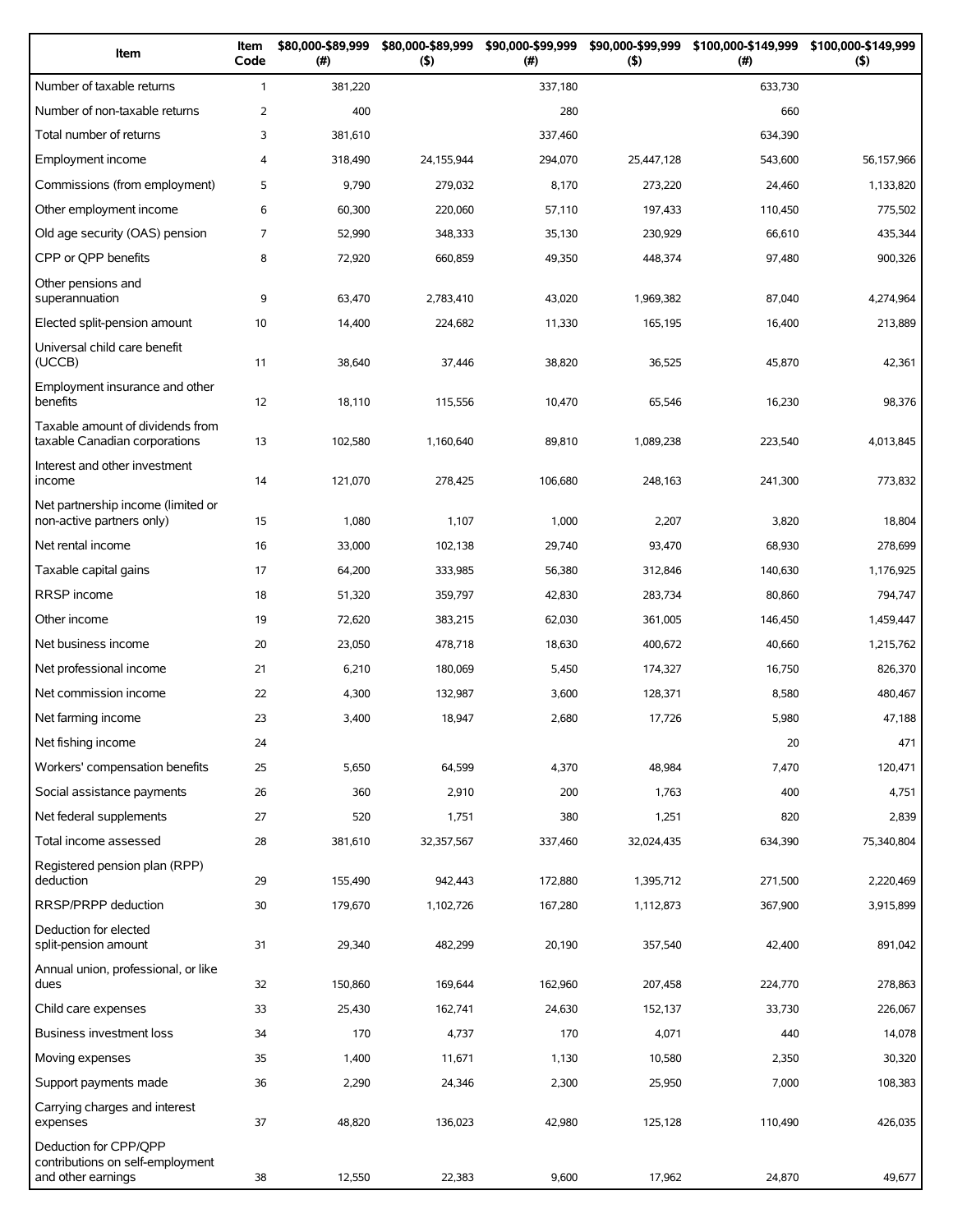| Item                                                                                             | Item<br>Code | \$80,000-\$89,999<br>(# ) | \$80,000-\$89,999<br>(5) | \$90,000-\$99,999<br>(# ) | \$90,000-\$99,999<br>(5) | \$100,000-\$149,999<br>(# ) | \$100,000-\$149,999<br>(5) |
|--------------------------------------------------------------------------------------------------|--------------|---------------------------|--------------------------|---------------------------|--------------------------|-----------------------------|----------------------------|
| Deduction for provincial parental<br>insurance plan (PPIP) premiums<br>on self-employment income | 39           |                           |                          |                           |                          |                             |                            |
| Exploration and development<br>expenses                                                          | 40           | 780                       | 2,643                    | 770                       | 2,825                    | 2,810                       | 14,051                     |
| Other employment expenses                                                                        | 41           | 24,220                    | 105,310                  | 20,770                    | 88,843                   | 58,710                      | 304,862                    |
| Clergy residence deduction                                                                       | 42           | 920                       | 18,236                   | 540                       | 11,457                   | 900                         | 21,193                     |
| Other deductions                                                                                 | 43           | 9,570                     | 24,770                   | 7,580                     | 23,929                   | 17,030                      | 112,173                    |
| Total deductions before<br>adjustments                                                           | 44           | 334,300                   | 3,210,334                | 307,240                   | 3,536,867                | 578,310                     | 8,614,228                  |
| Social benefits repayment                                                                        | 45           | 38,870                    | 51,134                   | 29,890                    | 65,698                   | 64,950                      | 265,220                    |
| Net income                                                                                       | 46           | 381,570                   | 29,098,186               | 337,430                   | 28,422,520               | 634,330                     | 66,466,398                 |
| Canadian Forces personnel and<br>police deduction                                                | 47           | 290                       | 5,281                    | 160                       | 3,017                    | 360                         | 8,823                      |
| Security options deductions                                                                      | 48           | 450                       | 1,485                    | 440                       | 1,897                    | 2,190                       | 12,531                     |
| Other payments deduction                                                                         | 49           | 6,430                     | 69,235                   | 4,870                     | 51,939                   | 8,380                       | 127,389                    |
| Non-capital losses of other years                                                                | 50           | 410                       | 6,037                    | 290                       | 4,393                    | 680                         | 13,854                     |
| Net capital losses of other years                                                                | 51           | 14,790                    | 37,019                   | 12,860                    | 33,776                   | 36,550                      | 126,658                    |
| Capital gains deduction                                                                          | 52           | 860                       | 23,052                   | 760                       | 20,916                   | 2,510                       | 113,527                    |
| Northern residents deductions                                                                    | 53           | 330                       | 1,455                    | 330                       | 1,321                    | 970                         | 4,245                      |
|                                                                                                  |              |                           |                          |                           |                          |                             |                            |
| Additional deductions<br>Farming/fishing losses of prior                                         | 54           | 1,890                     | 10,889                   | 1,500                     | 9,815                    | 3,260                       | 33,566                     |
| years                                                                                            | 55           | 130                       | 1,090                    | 130                       | 1,112                    | 310                         | 3,964                      |
| Total deductions from net income                                                                 | 56           | 24,780                    | 155,662                  | 20,670                    | 128,238                  | 53,350                      | 445,430                    |
| Taxable income assessed                                                                          | 57           | 381,480                   | 28,942,774               | 337,370                   | 28,294,578               | 634,120                     | 66,023,000                 |
| Basic personal amount                                                                            | 58           | 381,610                   | 4,376,399                | 337,450                   | 3,870,255                | 634,390                     | 7,273,983                  |
| Age amount                                                                                       | 59           | 47,490                    | 84,789                   | 17,600                    | 32,660                   | 16,060                      | 29,936                     |
| Spouse or common-law partner<br>amount                                                           | 60           | 34,170                    | 275,921                  | 30,300                    | 246,003                  | 67,600                      | 557,491                    |
| Amount for an eligible dependant                                                                 | 61           | 10,720                    | 111,430                  | 10,830                    | 112,681                  | 15,780                      | 162,895                    |
| Family caregiver amount for<br>children under 18 years of age                                    | 62           | 2,930                     | 7,211                    | 3,040                     | 7,586                    | 6,020                       | 14,578                     |
| Amount for infirm dependants age<br>18 or older                                                  | 63           | 540                       | 2,403                    | 470                       | 2,074                    | 980                         | 4,480                      |
| CPP or OPP contributions<br>through employment                                                   | 64           | 310,130                   | 782,234                  | 288,120                   | 733,932                  | 530,080                     | 1,368,697                  |
| CPP or QPP contributions on<br>self-employment and other<br>earnings                             | 65           | 12,550                    | 22,383                   | 9,600                     | 17,962                   | 24,870                      | 49,677                     |
| Employment insurance premiums                                                                    | 66           | 297,230                   | 274,317                  | 277,420                   | 258,875                  | 495,220                     | 461,387                    |
| PPIP premiums paid                                                                               | 67           |                           |                          |                           |                          |                             |                            |
| PPIP premiums payable on<br>employment income                                                    | 68           |                           |                          |                           |                          |                             |                            |
| PPIP premiums payable on<br>self-employment income                                               | 69           |                           |                          |                           |                          |                             |                            |
| Volunteer firefighters'<br>amount/search and rescue<br>volunteers' amount                        | 70           | 770                       | 2,307                    | 590                       | 1,755                    | 1,160                       | 3,474                      |
| Canada employment amount                                                                         | 71           | 330,740                   | 374,832                  | 303,010                   | 345,566                  | 562,740                     | 641,992                    |
| Public transit amount                                                                            | 72           | 32,250                    | 50,768                   | 27,060                    | 42,932                   | 58,320                      | 96,860                     |
| Children's arts amount                                                                           | 73           | 19,810                    | 6,495                    | 24,010                    | 8,116                    | 51,270                      | 17,872                     |
| Home accessibility expenses                                                                      | 74           | 760                       | 3,671                    | 590                       | 2,721                    | 1,220                       | 6,446                      |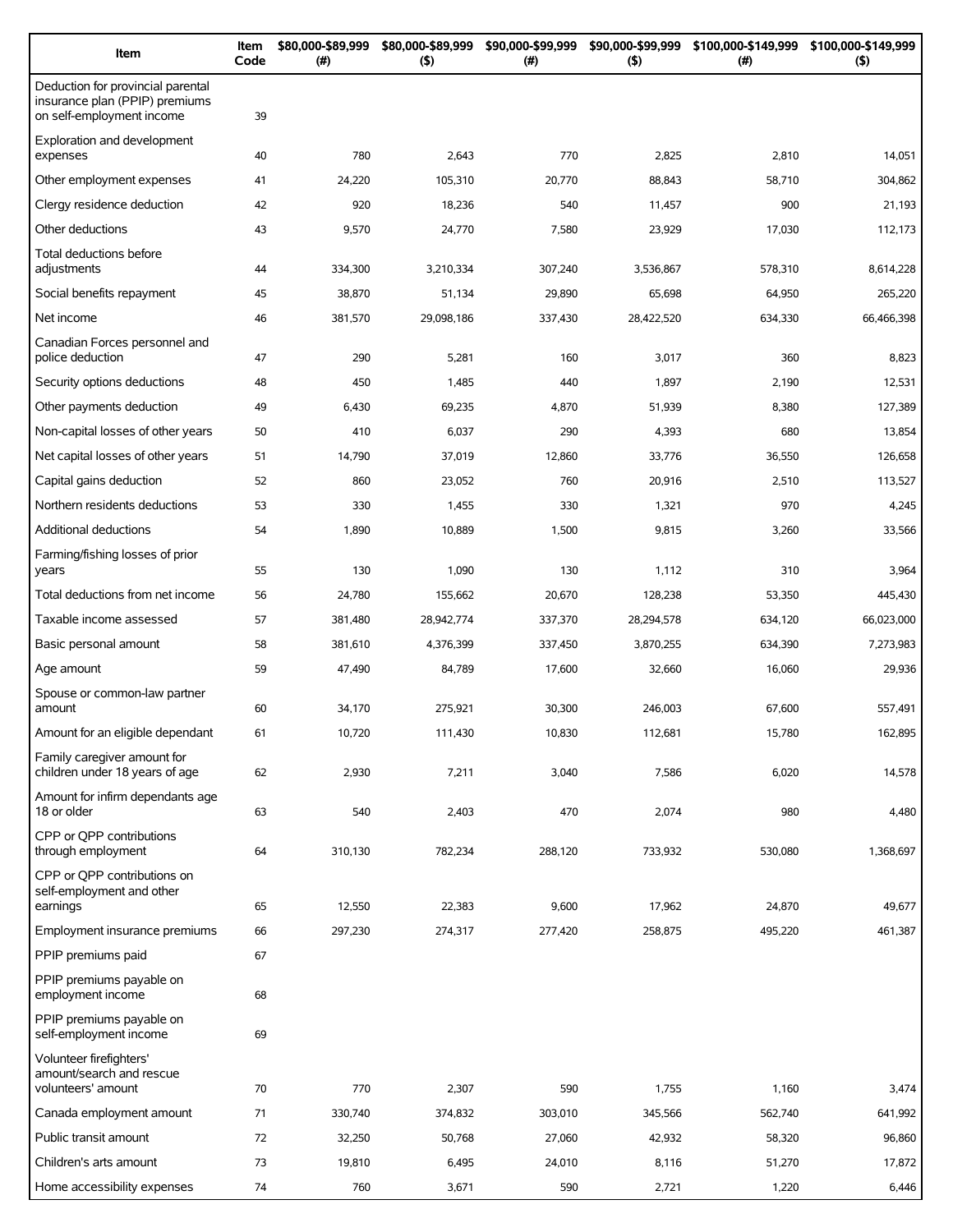| Item                                                                 | Item<br>Code | \$80,000-\$89,999<br>(# ) | \$80,000-\$89,999<br>(5) | \$90,000-\$99,999<br>(# ) | \$90,000-\$99,999<br>(5) | \$100,000-\$149,999<br>(#) | \$100,000-\$149,999<br>(5) |
|----------------------------------------------------------------------|--------------|---------------------------|--------------------------|---------------------------|--------------------------|----------------------------|----------------------------|
| Home buyers' amount                                                  | 75           | 4,870                     | 22,458                   | 3,440                     | 15,869                   | 5,540                      | 25,755                     |
| Pension income amount                                                | 76           | 70,430                    | 138,901                  | 49,380                    | 97,151                   | 98,020                     | 191,839                    |
| Caregiver amount                                                     | 77           | 7,810                     | 45,914                   | 7,140                     | 42,769                   | 15,210                     | 92,487                     |
| Disability amount                                                    | 78           | 6,390                     | 51,097                   | 4,400                     | 35,215                   | 8,120                      | 65,009                     |
| Disability amount transferred from<br>a dependant                    | 79           | 7,220                     | 78,222                   | 7,120                     | 77,851                   | 13,930                     | 150,324                    |
| Interest paid on student loans                                       | 80           | 8,050                     | 5,289                    | 5,230                     | 3,301                    | 7,150                      | 4,931                      |
| Tuition, education, and textbook<br>amounts                          | 81           | 17,390                    | 142,757                  | 15,000                    | 103,380                  | 21,790                     | 197,288                    |
| Tuition, education, and textbook<br>amounts transferred from a child | 82           | 22,740                    | 123,020                  | 25,710                    | 141,872                  | 60,330                     | 340,113                    |
| Amounts transferred from spouse<br>or common-law partner             | 83           | 7,460                     | 39,616                   | 6,180                     | 31,562                   | 13,000                     | 64,888                     |
| Medical expenses                                                     | 84           | 30,330                    | 136,804                  | 23,960                    | 111,518                  | 53,240                     | 284,108                    |
| Total tax credits on personal<br>amounts                             | 85           | 381,610                   | 1,073,932                | 337,460                   | 951,589                  | 634,390                    | 1,816,097                  |
| Allowable charitable donations and<br>government gifts               | 86           | 152,530                   | 218,800                  | 146,450                   | 213,343                  | 311,460                    | 575,948                    |
| Eligible cultural and ecological<br>gifts                            | 87           | 150                       | 527                      | 140                       | 451                      | 270                        | 1,179                      |
| Total tax credit on donations and<br>qifts                           | 88           | 152,170                   | 60,349                   | 146,190                   | 58,836                   | 310,960                    | 160,298                    |
| Total federal non-refundable tax<br>credits                          | 89           | 381,610                   | 1,134,280                | 337,460                   | 1,010,425                | 634,390                    | 1,976,395                  |
| Federal dividend tax credit                                          | 90           | 103,190                   | 140,952                  | 90,430                    | 132,584                  | 224,380                    | 488,454                    |
| Minimum tax carryover                                                | 91           | 850                       | 2,438                    | 720                       | 2,152                    | 2,160                      | 6,706                      |
| Basic federal tax                                                    | 92           | 379,380                   | 3,713,109                | 336,040                   | 3,834,277                | 631,540                    | 10,048,393                 |
| Federal foreign tax credit                                           | 93           | 46,410                    | 22,194                   | 41,080                    | 24,088                   | 107,590                    | 121,240                    |
| Federal political contribution tax<br>credit                         | 94           | 4,760                     | 840                      | 4,120                     | 738                      | 10,090                     | 2,041                      |
| Investment tax credit                                                | 95           | 340                       | 386                      | 310                       | 371                      | 1,020                      | 1,464                      |
| Labour-sponsored funds tax credit<br>(federally registered)          | 96           |                           |                          |                           |                          |                            |                            |
| Labour-sponsored funds tax credit<br>(provincially registered)       | 97           |                           |                          |                           |                          | 10                         | $\overline{4}$             |
| Alternative minimum tax payable                                      | 98           | 740                       | 611                      | 880                       | 759                      | 4,020                      | 5,598                      |
| Net federal tax                                                      | 99           | 378,670                   | 3,690,004                | 335,320                   | 3,809,396                | 628,850                    | 9,925,075                  |
| CPP contributions on<br>self-employment                              | 100          | 12,550                    | 44,766                   | 9,600                     | 35,923                   | 24,870                     | 99,353                     |
| Social Benefits repayment                                            | 101          | 38,870                    | 51,134                   | 29,890                    | 65,698                   | 64,950                     | 265,220                    |
| Working income tax benefit<br>(WITB)                                 | 102          | 60                        | 52                       | 30                        | 31                       | 90                         | 75                         |
| Children's fitness tax credit                                        | 103          | 49,410                    | 4,615                    | 57,290                    | 5,758                    | 113,340                    | 11,724                     |
| Eligible educator school supply tax<br>credit                        | 104          | 2,260                     | 156                      | 7,030                     | 493                      | 2,290                      | 174                        |
| Net provincial or territorial tax                                    | 105          | 381,030                   | 1,893,975                | 337,070                   | 1,997,273                | 633,410                    | 5,645,161                  |
| Total tax payable                                                    | 106          | 381,220                   | 5,679,929                | 337,180                   | 5,908,330                | 633,730                    | 15,934,894                 |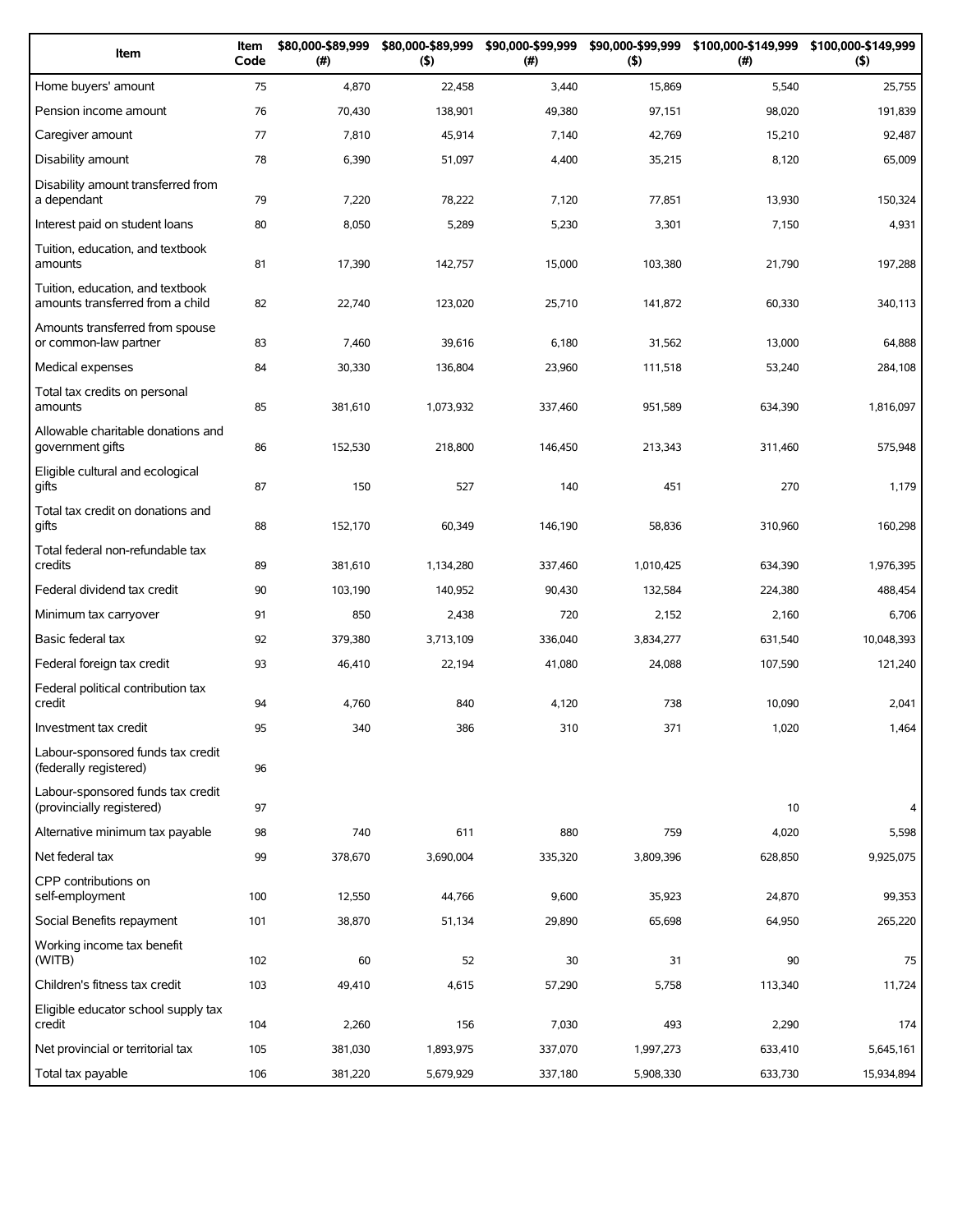| Item                                                                                          | Item<br>Code   | (# )    | \$150,000-\$249,999 \$150,000-\$249,999<br>(5) | \$250,000<br>and<br>over (#) | \$250,000<br>and over<br>(5) |
|-----------------------------------------------------------------------------------------------|----------------|---------|------------------------------------------------|------------------------------|------------------------------|
| Number of taxable returns                                                                     | $\mathbf{1}$   | 246,620 |                                                | 116,260                      |                              |
| Number of non-taxable returns                                                                 | 2              | 470     |                                                | 240                          |                              |
| Total number of returns                                                                       | 3              | 247,090 |                                                | 116,500                      |                              |
| Employment income                                                                             | 4              | 198,050 | 28,710,932                                     | 86,990                       | 29,308,943                   |
| Commissions (from employment)                                                                 | 5              | 17,000  | 1,363,693                                      | 10,290                       | 2,653,020                    |
| Other employment income                                                                       | 6              | 45,740  | 761,815                                        | 22,640                       | 993,485                      |
| Old age security (OAS) pension                                                                | $\overline{7}$ | 30,610  | 199,529                                        | 17,640                       | 111,891                      |
| CPP or OPP benefits                                                                           | 8              | 44,470  | 420,590                                        | 25,800                       | 246,664                      |
| Other pensions and superannuation                                                             | 9              | 40,140  | 2,221,542                                      | 20,760                       | 1,798,528                    |
| Elected split-pension amount                                                                  | 10             | 7,680   | 135,305                                        | 2,190                        | 20,864                       |
| Universal child care benefit (UCCB)                                                           | 11             | 12,780  | 12,475                                         | 3,110                        | 2,908                        |
| Employment insurance and other benefits                                                       | 12             | 3,530   | 22,751                                         | 860                          | 6,939                        |
| Taxable amount of dividends from taxable Canadian corporations                                | 13             | 122,880 | 4,601,484                                      | 77,110                       | 8,852,869                    |
| Interest and other investment income                                                          | 14             | 124,570 | 749,605                                        | 79,750                       | 1,659,420                    |
| Net partnership income (limited or non-active partners only)                                  | 15             | 4,180   | 26,515                                         | 6,650                        | 122,942                      |
| Net rental income                                                                             | 16             | 31,540  | 225,557                                        | 16,750                       | 411,494                      |
| Taxable capital gains                                                                         | 17             | 77,920  | 1,414,007                                      | 55,540                       | 5,838,463                    |
| <b>RRSP</b> income                                                                            | 18             | 26,620  | 592,973                                        | 10,450                       | 887,772                      |
| Other income                                                                                  | 19             | 76,720  | 1,642,026                                      | 49,880                       | 3,413,764                    |
| Net business income                                                                           | 20             | 16,900  | 849,278                                        | 7,980                        | 839,385                      |
| Net professional income                                                                       | 21             | 13,630  | 1,299,488                                      | 11,500                       | 3,436,592                    |
| Net commission income                                                                         | 22             | 4,520   | 483,831                                        | 1,890                        | 439,552                      |
| Net farming income                                                                            | 23             | 3,050   | 35,595                                         | 2,380                        | 81,478                       |
| Net fishing income                                                                            | 24             | 10      | 768                                            |                              |                              |
| Workers' compensation benefits                                                                | 25             | 1,630   | 51,469                                         | 420                          | 24,752                       |
| Social assistance payments                                                                    | 26             | 130     | 1,269                                          | 80                           | 300                          |
| Net federal supplements                                                                       | 27             | 440     | 1,484                                          | 370                          | 1,168                        |
| Total income assessed                                                                         | 28             | 247,090 | 45,906,040                                     | 116,500                      | 61,216,182                   |
| Registered pension plan (RPP) deduction                                                       | 29             | 73,660  | 681,574                                        | 23,390                       | 252,401                      |
| RRSP/PRPP deduction                                                                           | 30             | 157,130 | 3,013,684                                      | 72,710                       | 2,558,195                    |
| Deduction for elected split-pension amount                                                    | 31             | 18,410  | 410,755                                        | 8,860                        | 252,243                      |
| Annual union, professional, or like dues                                                      | 32             | 51,910  | 64,599                                         | 13,990                       | 17,327                       |
| Child care expenses                                                                           | 33             | 10,810  | 82,859                                         | 3,270                        | 25,573                       |
| Business investment loss                                                                      | 34             | 270     | 10,888                                         | 190                          | 20,686                       |
| Moving expenses                                                                               | 35             | 830     | 14,164                                         | 280                          | 8,149                        |
| Support payments made                                                                         | 36             | 4,220   | 119,814                                        | 3,380                        | 256,754                      |
| Carrying charges and interest expenses                                                        | 37             | 68,290  | 413,258                                        | 52,610                       | 798,570                      |
| Deduction for CPP/QPP contributions on self-employment and other earnings                     | 38             | 15,600  | 32,938                                         | 11,040                       | 24,937                       |
| Deduction for provincial parental insurance plan (PPIP) premiums on<br>self-employment income | 39             |         |                                                |                              |                              |
| Exploration and development expenses                                                          | 40             | 3,110   | 23,762                                         | 5,030                        | 207,657                      |
| Other employment expenses                                                                     | 41             | 29,420  | 230,889                                        | 16,050                       | 273,941                      |
| Clergy residence deduction                                                                    | 42             | 210     | 6,109                                          | 40                           | 1,382                        |
| Other deductions                                                                              | 43             | 9,560   | 161,788                                        | 7,460                        | 433,317                      |
| Total deductions before adjustments                                                           | 44             | 224,570 | 5,267,957                                      | 106,220                      | 5,131,780                    |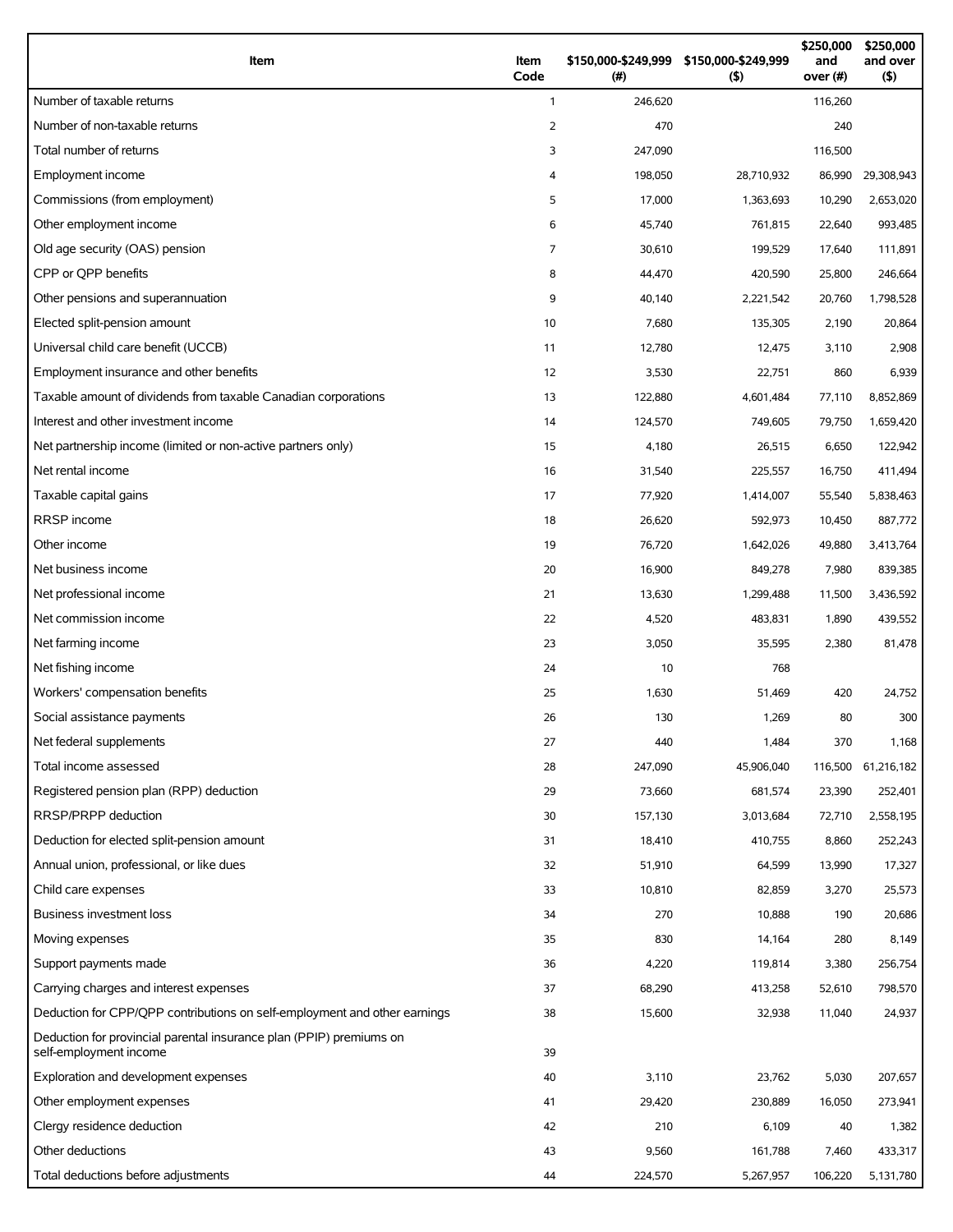| Item                                                                | <b>Item Code</b> | (#)     | \$150,000-\$249,999 \$150,000-\$249,999<br>$($ \$) | \$250,000<br>and<br>over (#) | \$250,000<br>and over<br>(5) |
|---------------------------------------------------------------------|------------------|---------|----------------------------------------------------|------------------------------|------------------------------|
| Social benefits repayment                                           | 45               | 30,250  | 186,330                                            | 17,030                       | 106,133                      |
| Net income                                                          | 46               | 247,050 | 40,455,200                                         | 116,450                      | 55,989,217                   |
| Canadian Forces personnel and police deduction                      | 47               | 50      | 1,203                                              |                              |                              |
| Security options deductions                                         | 48               | 2,990   | 38,543                                             | 5,440                        | 776,038                      |
| Other payments deduction                                            | 49               | 1,900   | 53,314                                             | 580                          | 25,292                       |
| Non-capital losses of other years                                   | 50               | 360     | 14,884                                             | 240                          | 26,688                       |
| Net capital losses of other years                                   | 51               | 23,790  | 131,540                                            | 19,010                       | 273,632                      |
| Capital gains deduction                                             | 52               | 2,640   | 233,688                                            | 5,070                        | 1,307,524                    |
| Northern residents deductions                                       | 53               | 320     | 1,367                                              | 60                           | 234                          |
| <b>Additional deductions</b>                                        | 54               | 1,940   | 56,162                                             | 1,040                        | 52,722                       |
| Farming/fishing losses of prior years                               | 55               | 180     | 2,931                                              | 150                          | 16,678                       |
| Total deductions from net income                                    | 56               | 32,760  | 535,077                                            | 28,870                       | 2,485,823                    |
| Taxable income assessed                                             | 57               | 246,870 | 39,922,834                                         | 116,340                      | 53,509,645                   |
| Basic personal amount                                               | 58               | 247,090 | 2,831,279                                          | 116,490                      | 1,333,193                    |
| Age amount                                                          | 59               | 1,770   | 7,105                                              | 970                          | 3,964                        |
| Spouse or common-law partner amount                                 | 60               | 28,270  | 237,511                                            | 15,440                       | 132,881                      |
| Amount for an eligible dependant                                    | 61               | 4,740   | 48,297                                             | 1,790                        | 18,292                       |
| Family caregiver amount for children under 18 years of age          | 62               | 2,170   | 5,218                                              | 1,000                        | 2,380                        |
| Amount for infirm dependants age 18 or older                        | 63               | 420     | 1,998                                              | 170                          | 785                          |
| CPP or QPP contributions through employment                         | 64               | 189,430 | 494,015                                            | 79,790                       | 212,904                      |
| CPP or QPP contributions on self-employment and other earnings      | 65               | 15,600  | 32,938                                             | 11,040                       | 24,937                       |
| Employment insurance premiums                                       | 66               | 162,660 | 150,562                                            | 64,250                       | 59,028                       |
| PPIP premiums paid                                                  | 67               |         |                                                    |                              |                              |
| PPIP premiums payable on employment income                          | 68               |         |                                                    |                              |                              |
| PPIP premiums payable on self-employment income                     | 69               |         |                                                    |                              |                              |
| Volunteer firefighters' amount/search and rescue volunteers' amount | 70               | 140     | 429                                                | 20                           | 66                           |
| Canada employment amount                                            | 71               | 206,960 | 236,274                                            | 90,970                       | 103,826                      |
| Public transit amount                                               | 72               | 20,350  | 35,224                                             | 8,270                        | 14,496                       |
| Children's arts amount                                              | 73               | 23,950  | 8,926                                              | 13,060                       | 5,261                        |
| Home accessibility expenses                                         | 74               | 490     | 2,678                                              | 260                          | 1,507                        |
| Home buyers' amount                                                 | 75               | 1,300   | 6,136                                              | 370                          | 1,775                        |
| Pension income amount                                               | 76               | 44,330  | 86,512                                             | 22,140                       | 42,996                       |
| Caregiver amount                                                    | 77               | 5,170   | 31,446                                             | 1,810                        | 10,893                       |
| Disability amount                                                   | 78               | 3,550   | 28,375                                             | 2,000                        | 15,990                       |
| Disability amount transferred from a dependant                      | 79               | 5,080   | 53,731                                             | 2,170                        | 22,599                       |
| Interest paid on student loans                                      | 80               | 1,560   | 1,113                                              | 320                          | 258                          |
| Tuition, education, and textbook amounts                            | 81               | 5,720   | 65,761                                             | 1,800                        | 16,264                       |
| Tuition, education, and textbook amounts transferred from a child   | 82               | 28,030  | 164,214                                            | 14,710                       | 89,753                       |
| Amounts transferred from spouse or common-law partner               | 83               | 4,760   | 23,912                                             | 2,190                        | 10,925                       |
| Medical expenses                                                    | 84               | 27,870  | 198,933                                            | 18,440                       | 200,077                      |
| Total tax credits on personal amounts                               | 85               | 247,090 | 712,928                                            | 116,500                      | 348,789                      |
| Allowable charitable donations and government gifts                 | 86               | 142,170 | 468,314                                            | 80,490                       | 1,384,775                    |
| Eligible cultural and ecological gifts                              | 87               | 130     | 2,330                                              | 70                           | 10,105                       |
| Total tax credit on donations and gifts                             | 88               | 142,070 | 134,932                                            | 80,450                       | 449,533                      |
| Total federal non-refundable tax credits                            | 89               | 247,090 | 847,860                                            | 116,500                      | 798,322                      |